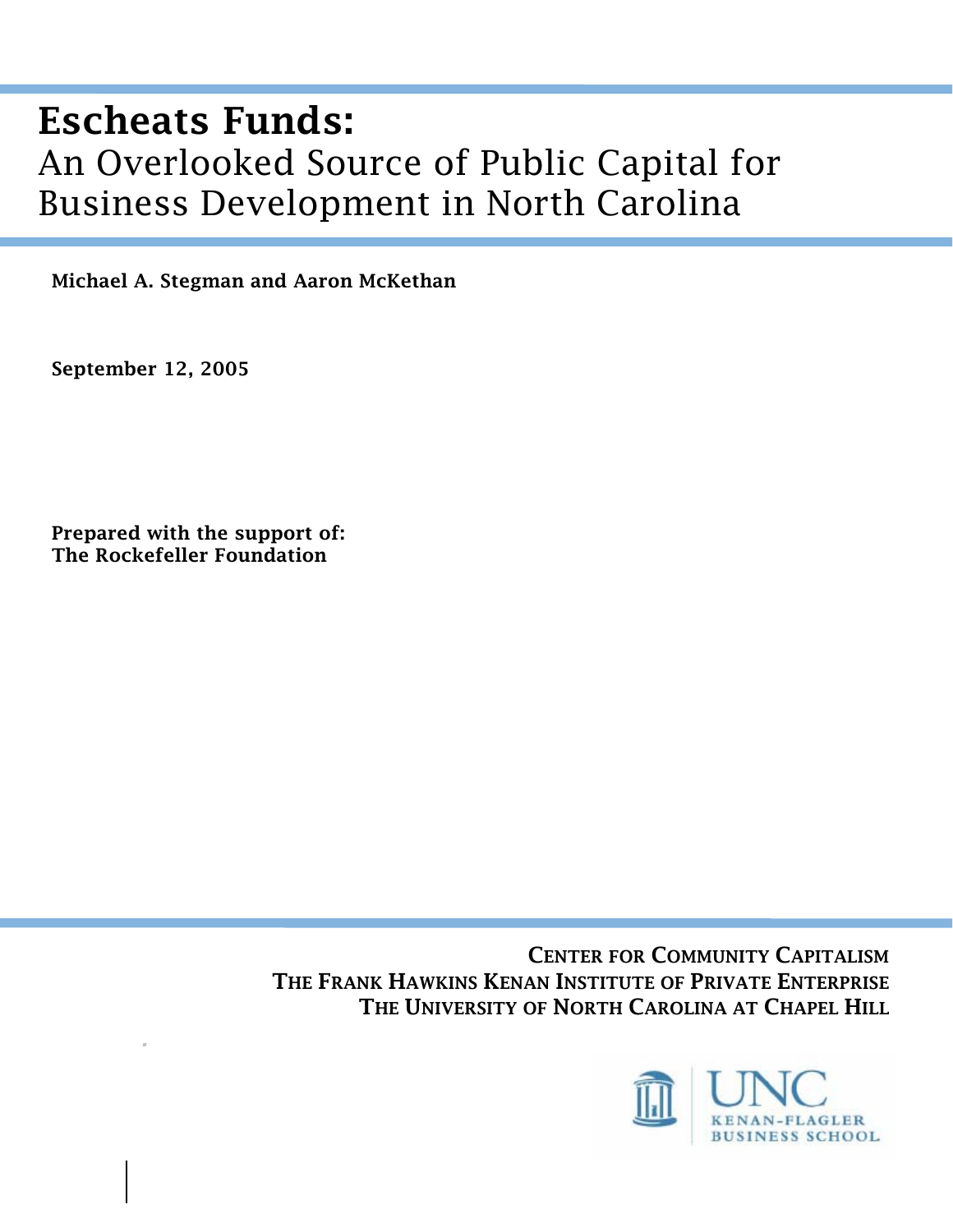Michael A. Stegman is the MacRae Professor of Public Policy and Business at the University of North Carolina at Chapel Hill, Chairman of the Department of Public Policy, and Director of the Center for Community Capitalism in the Kenan Institute of Private Enterprise.

Aaron McKethan is a doctoral student in the Department of Public Policy and a Research Assistant in the Center for Community Capitalism.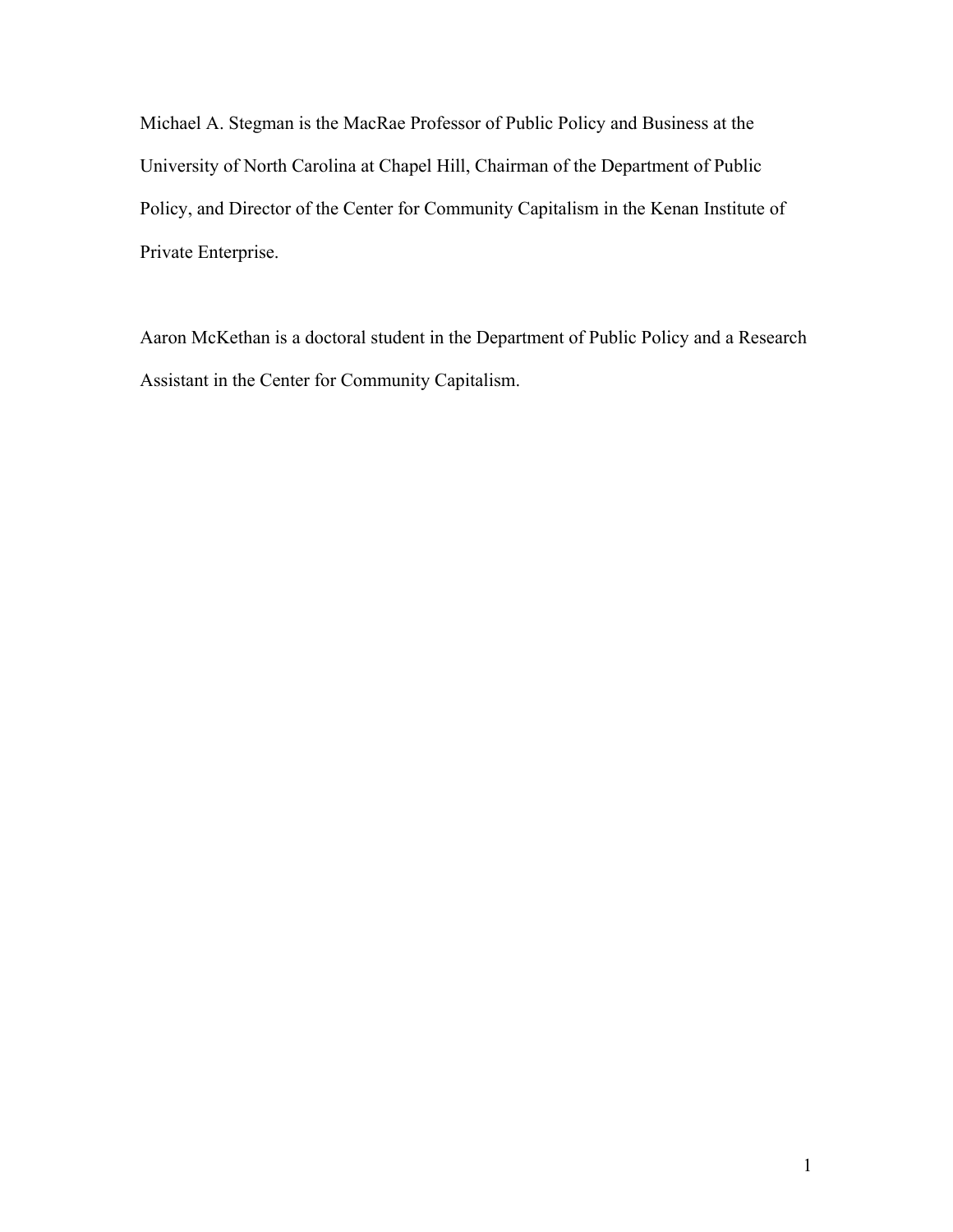#### **Abstract**

Improving capital access, especially access to equity, has become an increasingly important component of economic development policy because of the growing recognition that small business drives our entrepreneurial economy. Half of all U.S. nonfarm private output and employment was generated by small firms, those with 500 or fewer employees, in 2003.

Rather than try to tap North Carolina's public employee pension fund as a source of equity capital for North Carolina companies with job-creating potential—which he didn't think would be either fiscally prudent or palatable among the constituency of retirees who had seen other states' public pension funds head down this path before, and sometimes with disastrous consequences—State Treasurer Richard Moore targeted the state's \$600 million unclaimed and abandoned property, or escheat, fund as his capital source of preference. With a successful legislative campaign behind him that allows up to 20 percent of the Escheat Fund surplus to be invested in private equity, this case study of North Carolina's experience should be useful to other states whose pension funds remain out of reach as a source of economic development capital.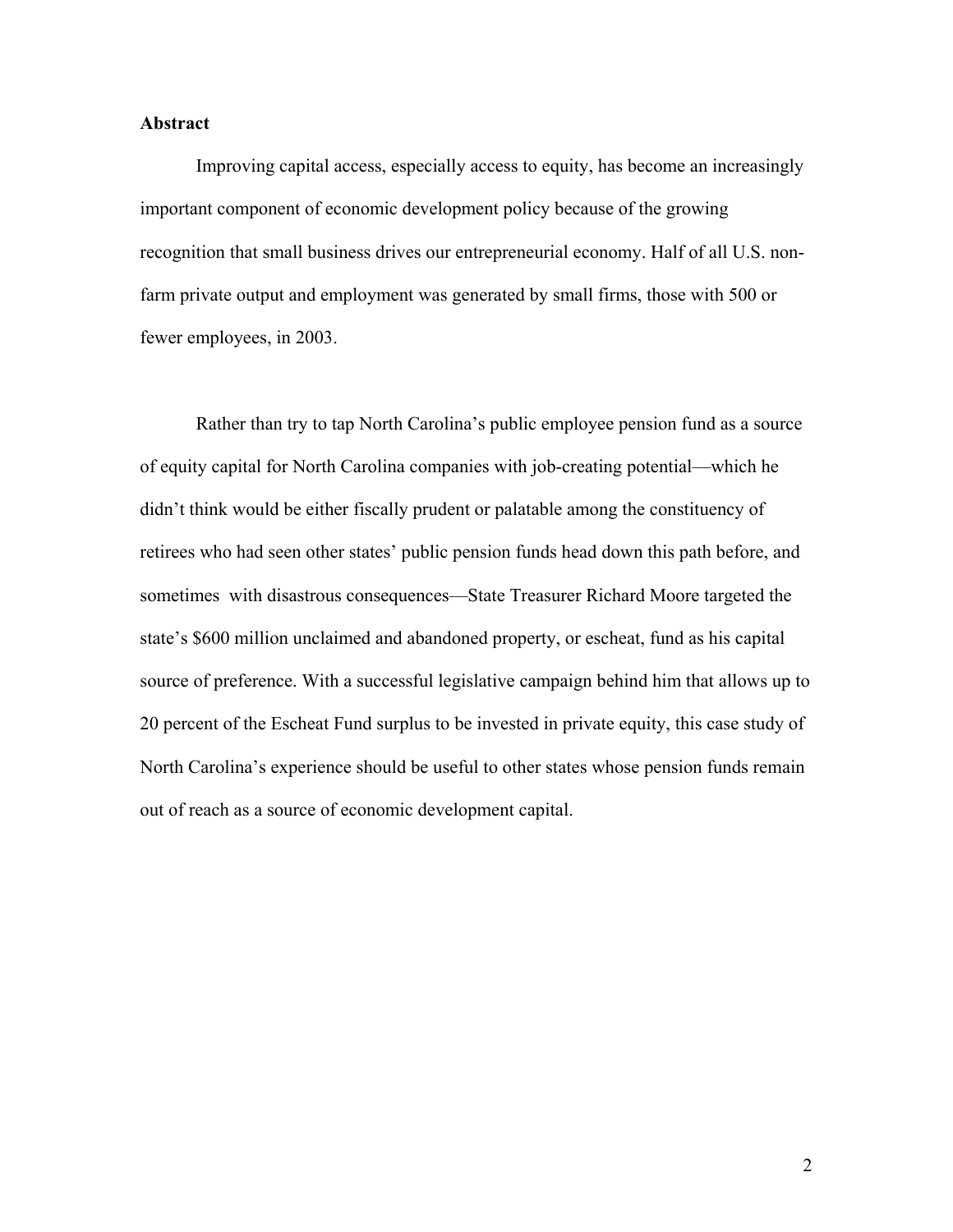# **Introduction**

The idea for this paper dates back to an October 2003 speech in New York City by the Honorable Richard Moore, Treasurer of North Carolina, before the Inner City Economic Forum, an ad hoc organization whose participants included, among others, corporate and banking leaders, consultants, pension fund managers, foundations, and a few academics. The forum was convened by noted Harvard Business School professor Michael Porter to discuss creative ways that promising inner city companies could gain access to capital markets, especially equity capital. Moore's brief remarks would follow presentations by a couple of California public pension fund managers, who spoke about the pitfalls and promises—and their early experiences, mostly positive—of alternative investment programs that feature sizable investments in inner city-oriented private equity funds and venture funds targeting minority- and women-owned companies. Economic development advocates had long viewed public pension funds—the largest 200 of which have a collective current valuation of more than \$1.6 trillion dollars—as the holy grail in the access to capital. Thus, the participants welcomed these positive presentations and eagerly awaited Moore's remarks (Hebb and Clark, 2004). Moore has a progressive reputation in a southern state well known for its historically fiscal conservatism toward managing its pension funds; if he could make a compelling business case for placing a small share of retirement funds in an alternative investment program like those in California, New York, and other states, it would bode well for expanding capital access to small and minority-owned businesses not only in North Carolina but in other southern states as well.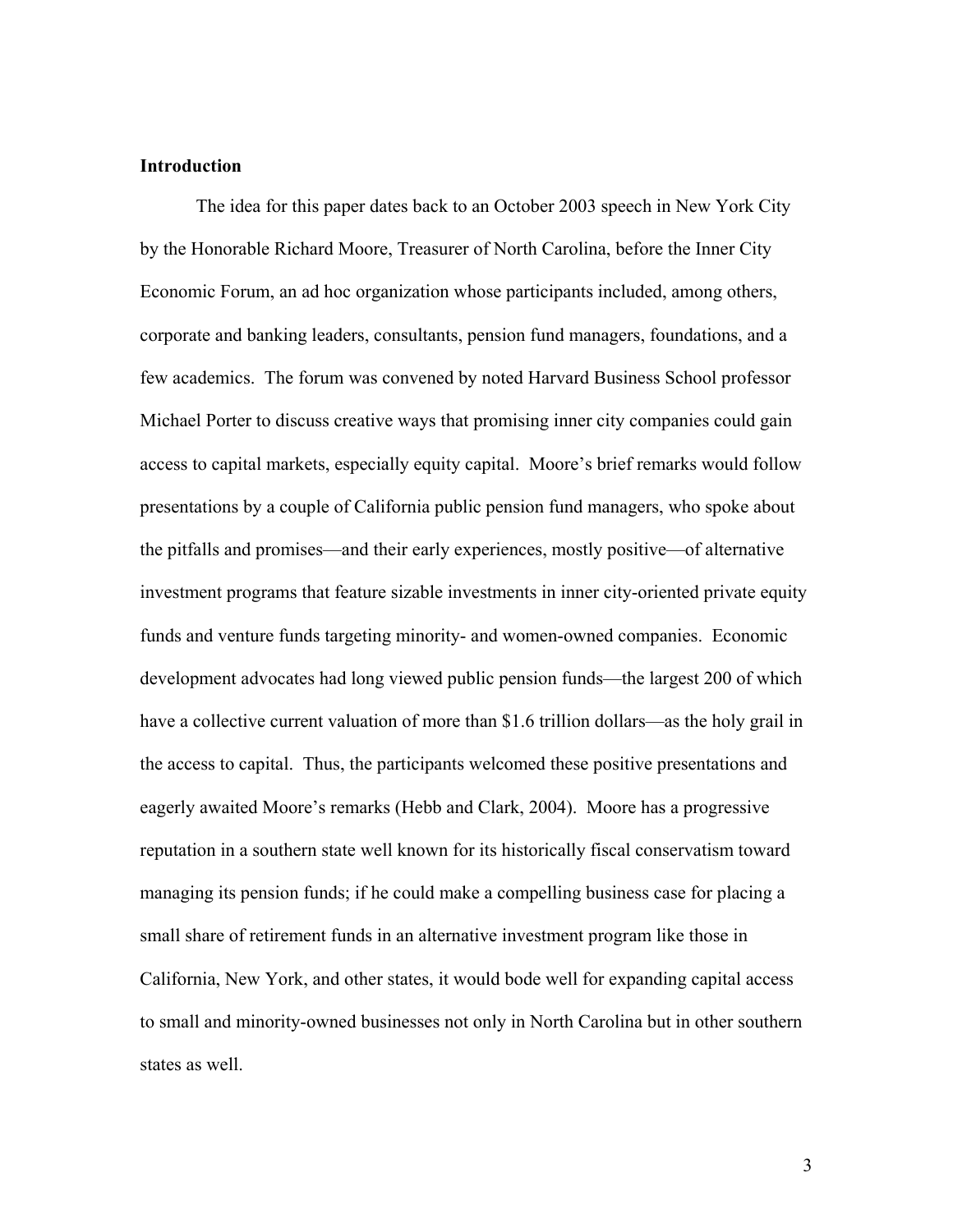But instead of joining the parade, Moore chose to march to a different tune, suggesting that conservative southern legislatures and retirement fund managers are not likely to join the fray, and that proponents of double bottom line investing using pension fund capital should, as he was doing in North Carolina, look for other pots of nonappropriated funds that lacked the fiduciary obligations associated with managing public pension funds. In North Carolina, said Moore, the biggest pool of untapped investment capital is the state's unclaimed and abandoned property, or escheat, fund, whose balance at the time of his address was nearly \$550 million.

Following Treasurer Moore's remarks, a program officer from the Rockefeller Foundation asked him whether he would cooperate with a project documenting his efforts to tap North Carolina's Escheat Fund as a new source of equity for growth companies in underserved communities ignored by mainstream capital markets. His enthusiastic support led to the funding of this study.

Because state escheat programs are obscure and little-known in business development circles, this paper begins with a brief history and moves on to a detailed examination of North Carolina's program, including ongoing efforts to broaden the Treasurer's authority by allowing him to invest in funds that target promising companies that create jobs and economic opportunities for North Carolina workers but are too small to command the attention of conventional equity fund managers. Our North Carolina case study involves interviews with leading legislators, their staffs, and treasury department officials.

Because Treasurer Moore's speech was about more than North Carolina, we tried to find out as much as we could about unclaimed property programs in other states,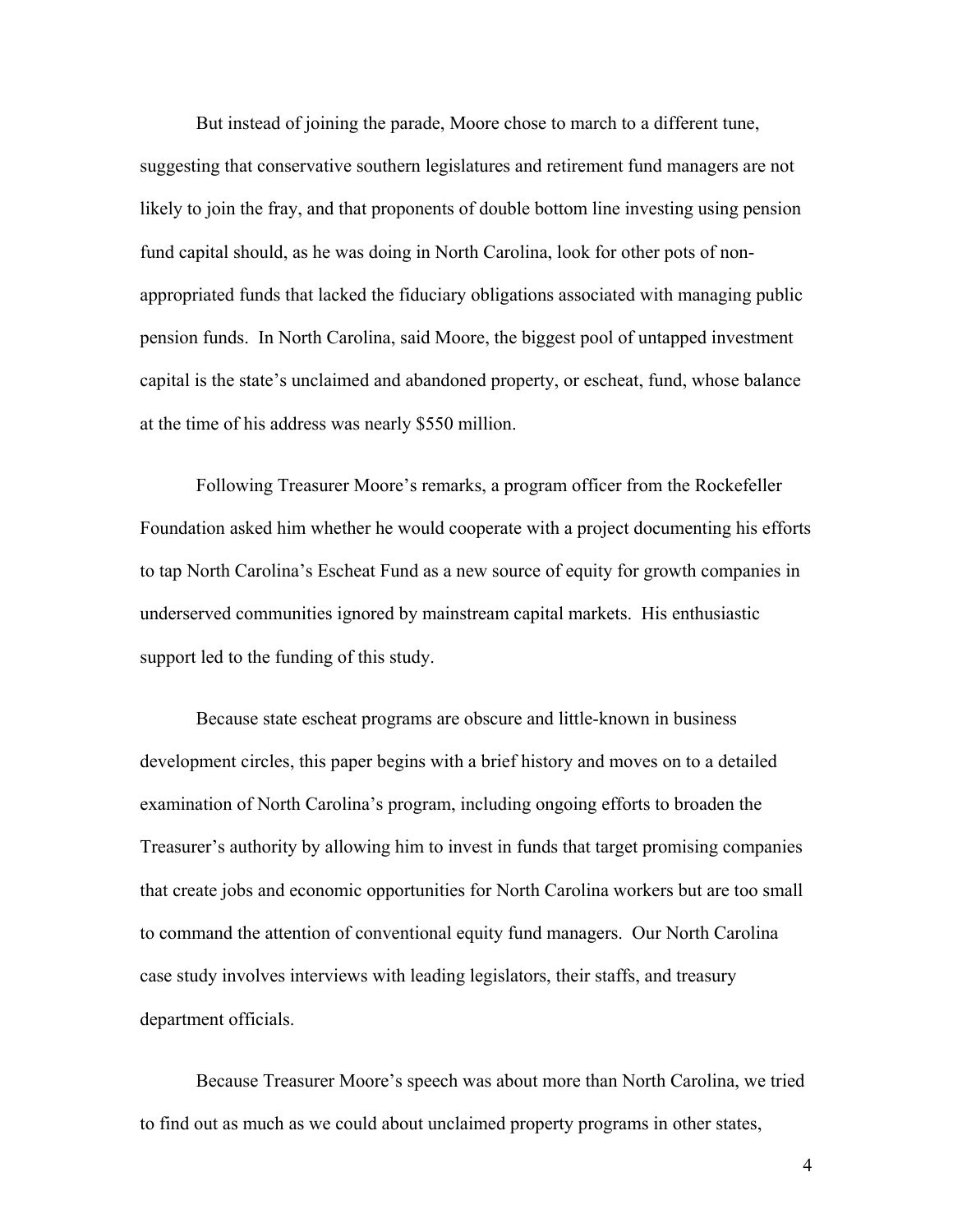including the size of their escheat funds and their operating policies. In the course of our work we were fortunate to come across the trade organization, the National Association of Escheat Administrators (NAEA), whose executive director was not only gracious with his time but also shared with us the results of an unpublished 2003 survey of escheat fund programs. We use this survey and results of our own research to expand the potential usefulness of our North Carolina case, and to provoke a larger conversation among policymakers about tapping this source of capital to help grow their economies and create jobs and opportunities in underinvested parts of their respective states. We conclude this paper with a few recommendations.

#### **Capital Access: Essential to an Entrepreneurial Economic Development Policy**

As suggested above, improving capital access, especially access to equity, has become an increasingly important component of economic development policy because of the growing recognition that small business drives our entrepreneurial economy. According to the Small Business Administration, in 2003 half of all U.S. non-farm private output and employment was generated by firms with 500 or fewer employees. In North Carolina at the time, there were 650,900 small businesses, owned by women, minorities, and home-based individuals. (U.S. Small Business Administration, 2004). In a state in which most job losses have been concentrated in large firms—31 textile plants closed in North Carolina in 2001 alone, costing almost 12,000 jobs (The Rural Center, 2002)—while about two-thirds of all net new jobs were in smaller companies, it makes good policy sense to help small businesses access capital (U.S. Small Business Administration,  $2004$ ).<sup>1</sup>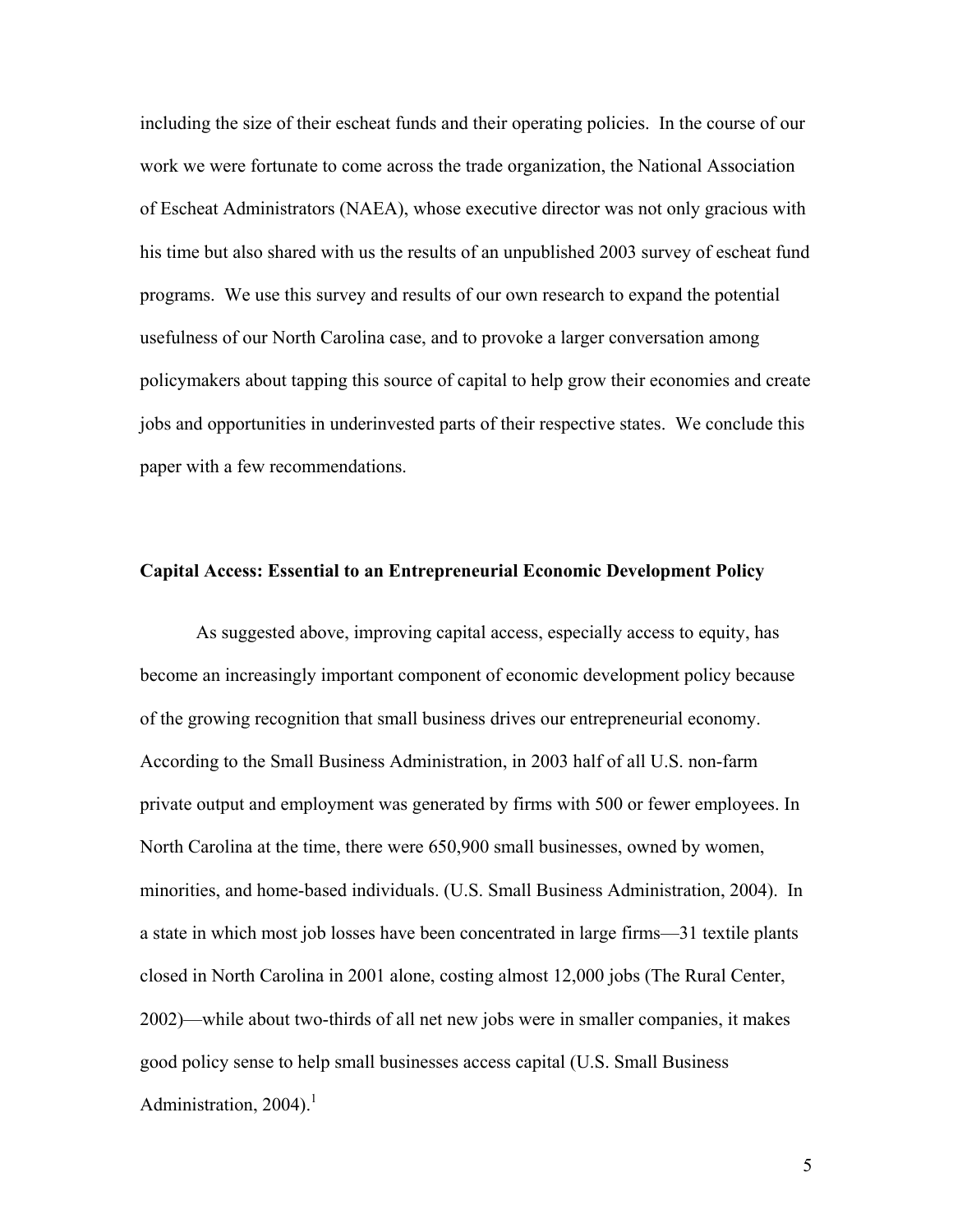The well-known economic power generated by venture-backed companies also gives more luster to small-business-driven state economic development strategies. After adjusting for size, "venture-backed companies generate more sales, pay more taxes, export more goods and services, and invest more in research and development than other companies" (Rhodes, 2003). According to Global Insights, Inc., a consulting firm based in Waltham, MA, which tracks these things, "companies that received venture funding at some point from 1980 to 2000 generated 11 percent of the gross domestic product in 2000" (Rhodes, 2003).

While lagging economic growth in North Carolina's rural communities has resulted in a bevy of targeted economic development programs, including one to improve capital access through the creation in 2001 of the \$74 million-plus North Carolina Economic Opportunity Fund, a recent study suggests that significant parts of the state's more affluent urban counties are also hurting. According to Allen Serkin and Stephen Whitlow (2005, 3), "per capita incomes are lower, unemployment is higher and poverty is more acute in the 86 designated urban distressed census tracts than in rural distressed tracts."

North Carolina is home to several economic development entities, including venture funds such as the North Carolina Economic Opportunity Fund, an SBIC with more than \$75 million in capital, and foundations, which are well positioned to provide the capital to assist struggling farmers in the state. The mission of the Golden LEAF Foundation, a nonprofit corporation created in 1999 to receive half of North Carolina's tobacco settlement monies, is to make grants and investments that will positively affect the economy of North Carolina; priority is given to projects that will promote economic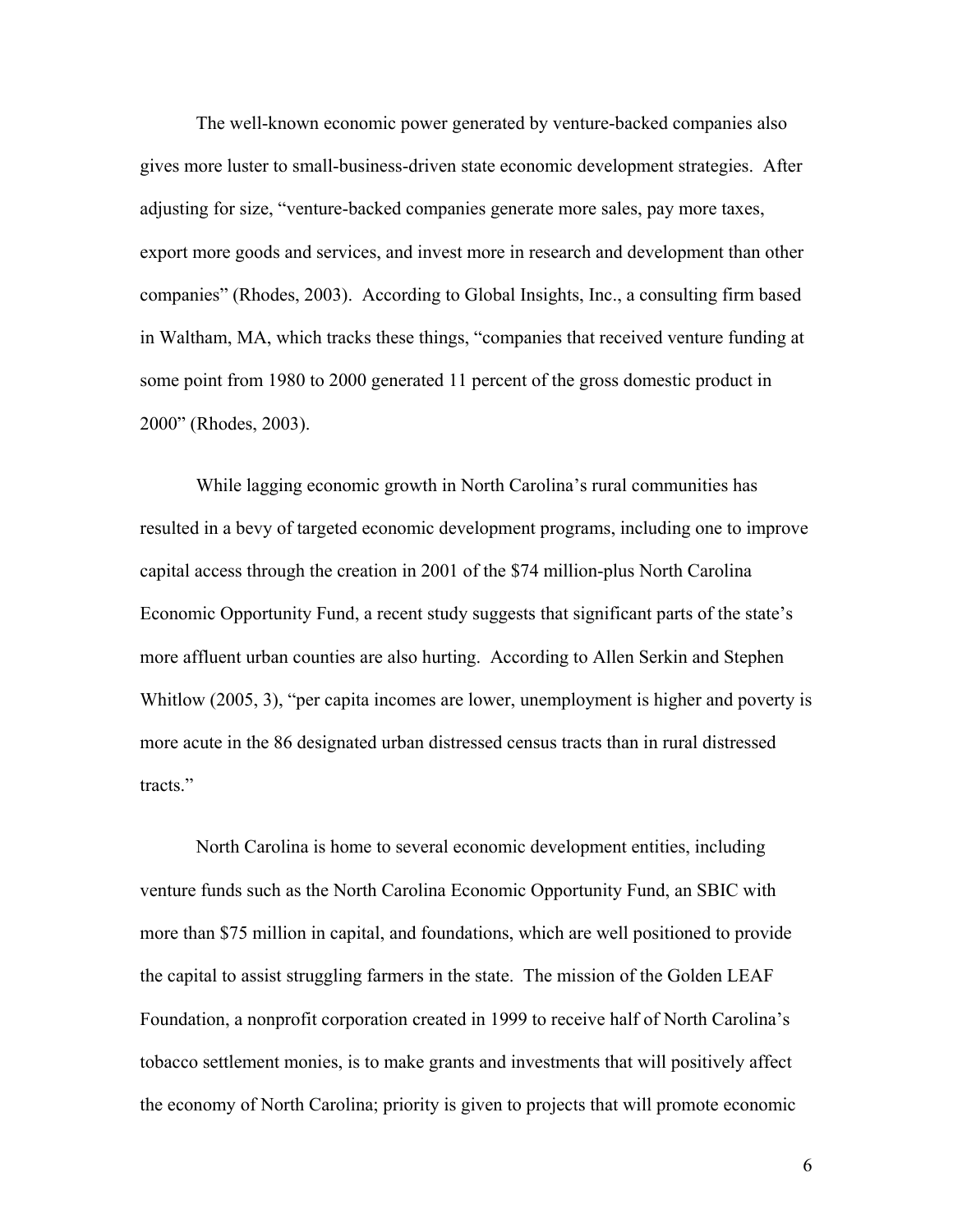development in tobacco-dependent and economically distressed counties. Some state legislators suggested that a portion of Escheat Fund monies could supplement Golden LEAF's capital base, as well as other proven entities whose track records show that they are positively impacting North Carolina's workforce and economy.

#### **North Carolina's Escheat Law**

Technically, escheat is the "reversion of property to a governmental entity in the absence of legal claimants or heirs."<sup>2</sup> The venerable rule of escheat "survives today," according to Richard L. Field (1996, 11), "not merely as a feudal relic, but because ownership abhors a vacuum. Someone must be deemed to have a legitimate claim to ownership of any property, real or personal."

In American jurisprudence, property rights are derived from state rather than federal law, which means that "each state defines what, when, where, and how property devolves to the state" (Testa, 2004). North Carolina's initial foray into escheat policies dates back more than two hundred years, when the North Carolina University Act of 1789 transferred escheated property to the University of North Carolina, America's first public institution of higher learning (NC Department of the Treasurer, 2002). In 1970, North Carolina voters approved a constitutional amendment that assigned unclaimed property to a new Escheat Fund that would be overseen by the Office of the State Treasurer (Sanders, n.d.).

While unclaimed property reverts to the state, upon evidencing proof of rightful ownership, individual claimants can regain ownership, regardless of how long the property has remained in state hands. North Carolina has no statute of limitations when it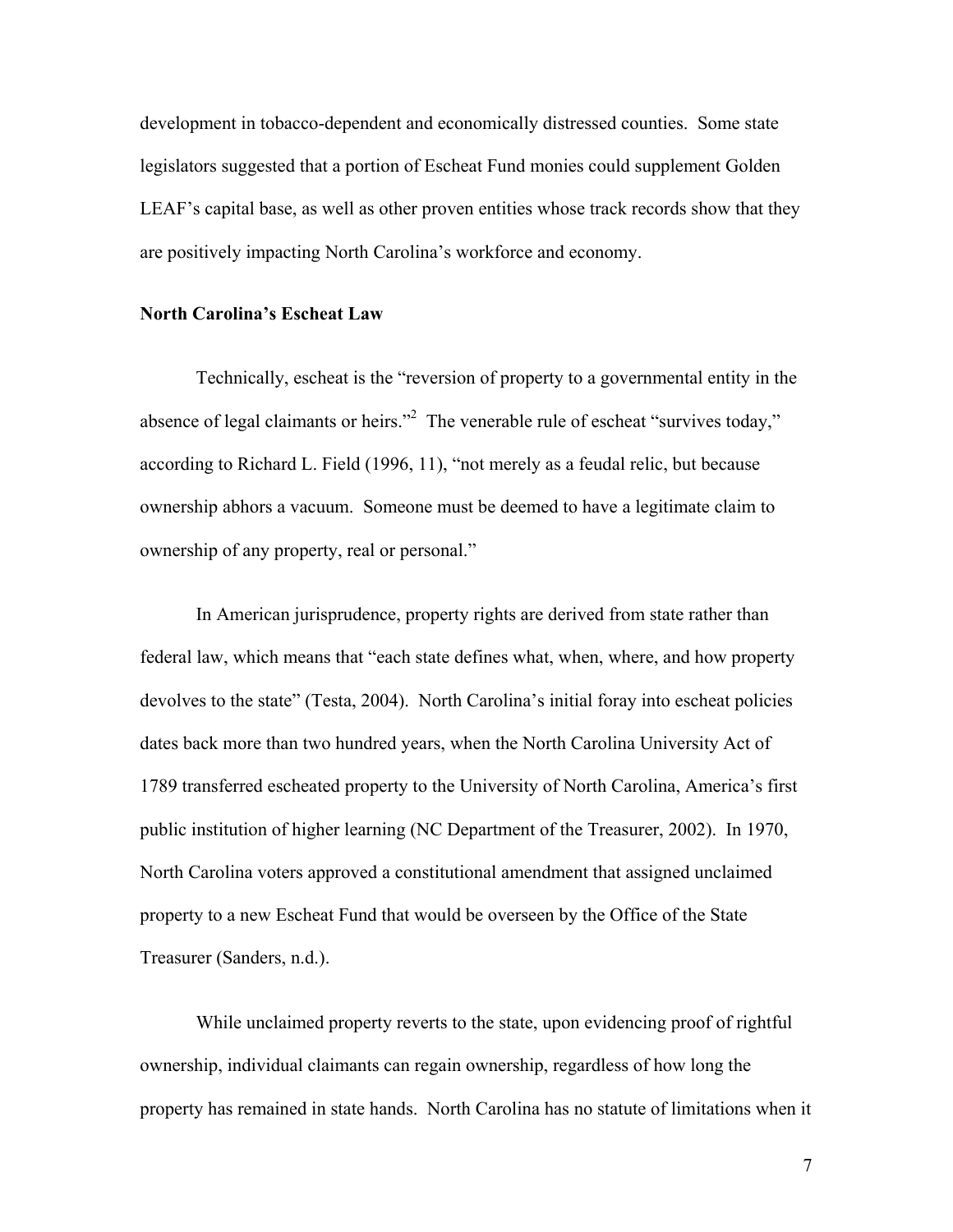comes to recovering unclaimed property, but from years of experience and accumulated data the Treasurer's office has established expected reclaim and recovery rates, which help determine how liquid the fund needs to be to meet current and anticipated demands for claimants (North Carolina General Statutes, n.d.).

North Carolina, like other states, is statutorily required to publish in the county paper of the owner's last known address a one-time advertisement of the property owner's name and address. But the State goes well beyond this minimal requirement and employs public service announcements, broader use of the media, and public speaking engagements to get the word out to rightful owners. According to the National Association of Unclaimed Property Administrators (n.d.), states also work cooperatively "to collect and transfer property reciprocally; utilizing resources from other governmental agencies to help locate an owner (drivers license, social security administration, etc.); and the Internet."

Because escheat receipts are neither tax-generated nor subject to severe fiduciary obligations such as those associated with state pension funds, they are more flexible than most other state revenues. With a balance of \$548 million in fiscal 2004 and growing, North Carolina's Escheat Fund thus represents a significant undervalued resource that could be put to effective use in promoting business development and wealth creation in underinvested regions of North Carolina.

Despite the inherent flexibility of the Escheat Fund, the state of North Carolina has imposed restrictions on both the spending and investment sides of escheated receipts. Under the state constitution, all earnings and interest generated from escheat investments must be used for educational purposes—specifically "to aid worthy and needy students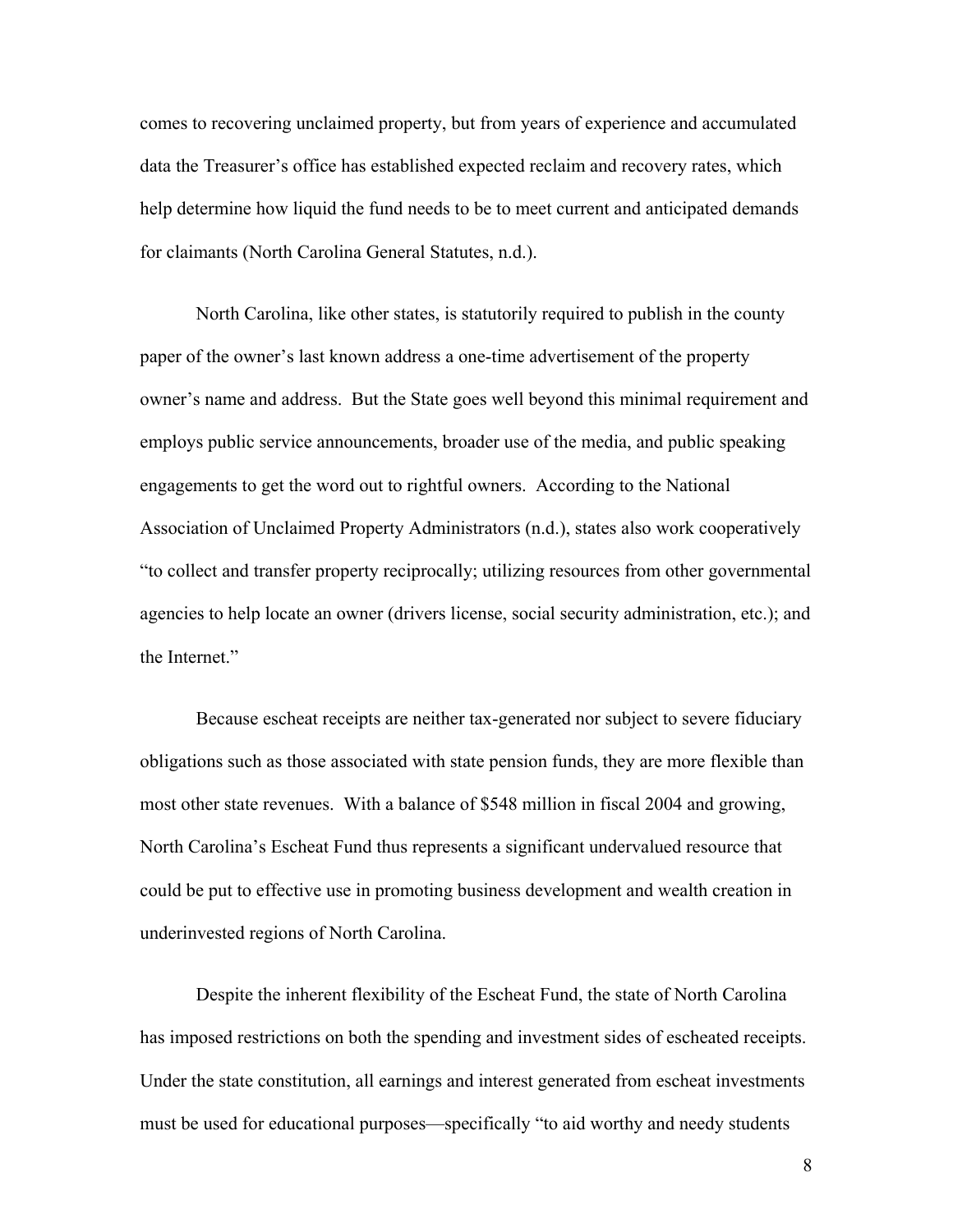who are residents of this State and are enrolled in public institutions of higher education in this State" (North Carolina Constitution). Historically, the General Assembly has appropriated the annual earnings from Escheat Fund investments to the State Education Assistance Authority (SEAA), which administers post-secondary education programs of student financial assistance (North Carolina General Statutes, 2001c). For the fiscal year ending June 2004, the appropriation was more than \$36 million to SEAA, an increase of 150 percent over five years earlier.<sup>3</sup>

The Escheat Fund is invested in two primary portfolios: the Long- and Short-term Investment Funds (LTIF and STIF), both of which are pooled accounts holding surplus funds from various government operations, including the North Carolina state retirement system.<sup>4</sup> The LTIF holds fixed-income investments that are typically not needed to meet current obligations, generally defined as not being needed for between 12 months to 24 months. Because the STIF serves as a cash management account, it is invested in shorter-term instruments that can be readily liquidated to meet current needs. Although their maturity profiles may vary, both escheat pools are conservatively invested in such low-risk instruments as U.S. Treasuries, Fannie Mae and Ginnie Mae mortgage-backed securities, other asset-backed debt, corporate bonds, and so on (North Carolina General Statutes,  $2001a$ .<sup>5</sup> The STIF has a greater concentration of certificates of deposit and other cash equivalents. In June 2004, the LTIF held \$453 million in escheat receipts, which is an increase of 123 percent over the previous five years. In 2004, the state realized gross earnings from LTIF-invested escheat receipts of more than \$37.5 million, an increase of 130 percent compared to five years earlier.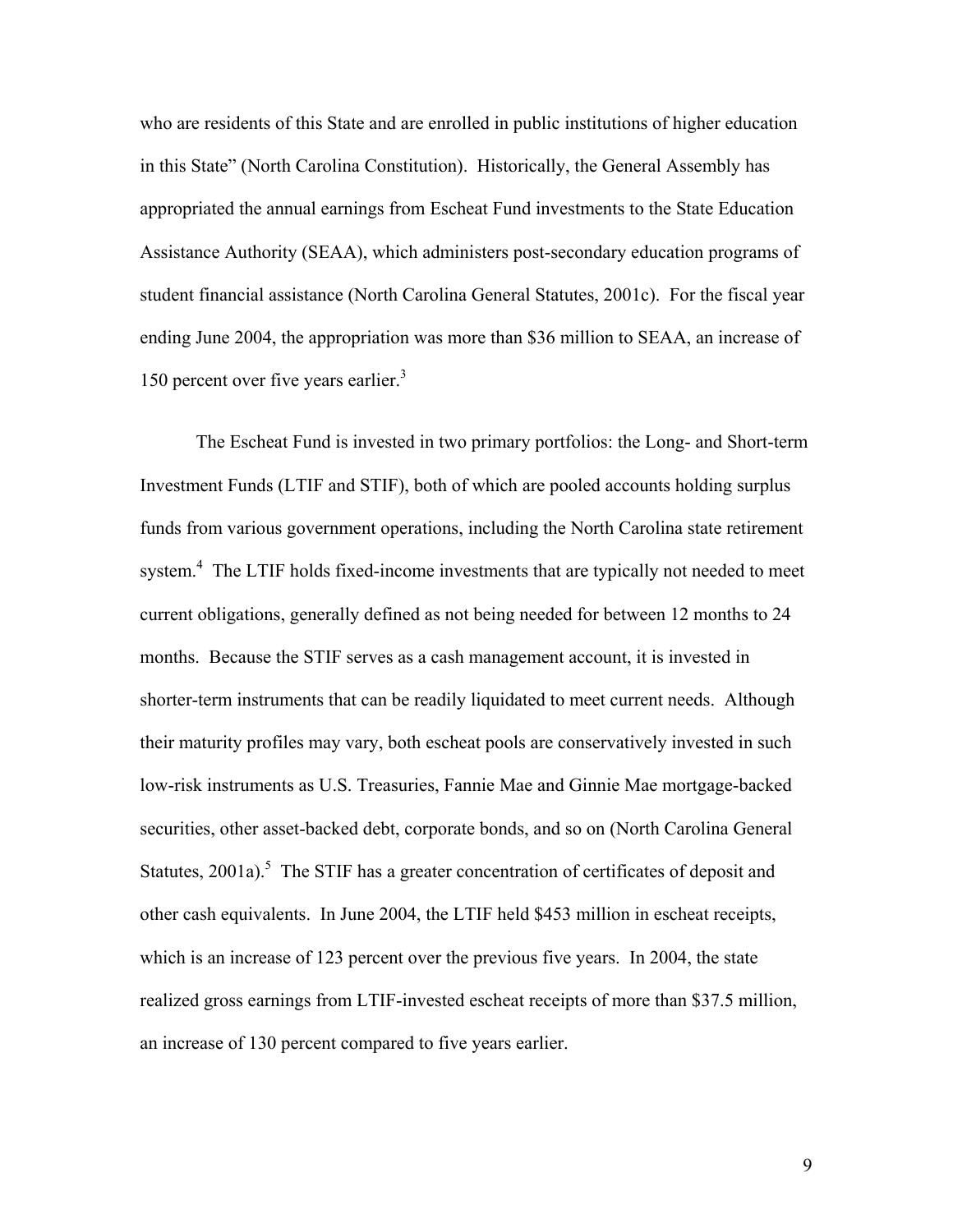Escheat receipts invested in the STIF have also grown considerably in recent years, from \$16.6 million in June 1999 to \$44.3 million in June 2004, a five-year increase of 167 percent. During the same period, gross earnings more than doubled, from \$451,388 in 1999 to \$1.2 million in 2004.

## **Modernizing North Carolina's Escheat Fund Investment Program**

As part of this project, we researched earlier efforts to modernize Escheat Fund investment policies, and in late 2004 and early 2005, we interviewed North Carolina Treasury Department officials, a bipartisan group of leading North Carolina legislators, and their staffs, and found broad conceptual agreement but no consensus on instituting investment guidelines.

In 2004, the Treasurer put forth a legislative proposal that would allow up to 20 percent of the Escheat Fund principal to be allocated to investments that had the potential to produce "long-term economic benefits to the State of North Carolina from the creation or retention of jobs, wages, tax revenues and other economic growth."<sup>6</sup> Eligible investments would include, among others, economic development-related debt and equity instruments, including limited partnerships in venture capital funds; business loans guaranteed by the U.S. Small Business Administration that were made to North Carolina companies; and letters of credit or similar debt or credit enhancements of commercial bank loans made to North Carolina businesses.<sup>7</sup> Because this request applied to how escheat funds could be invested, not to how earnings could be used, Moore's proposal did not require a constitutional amendment.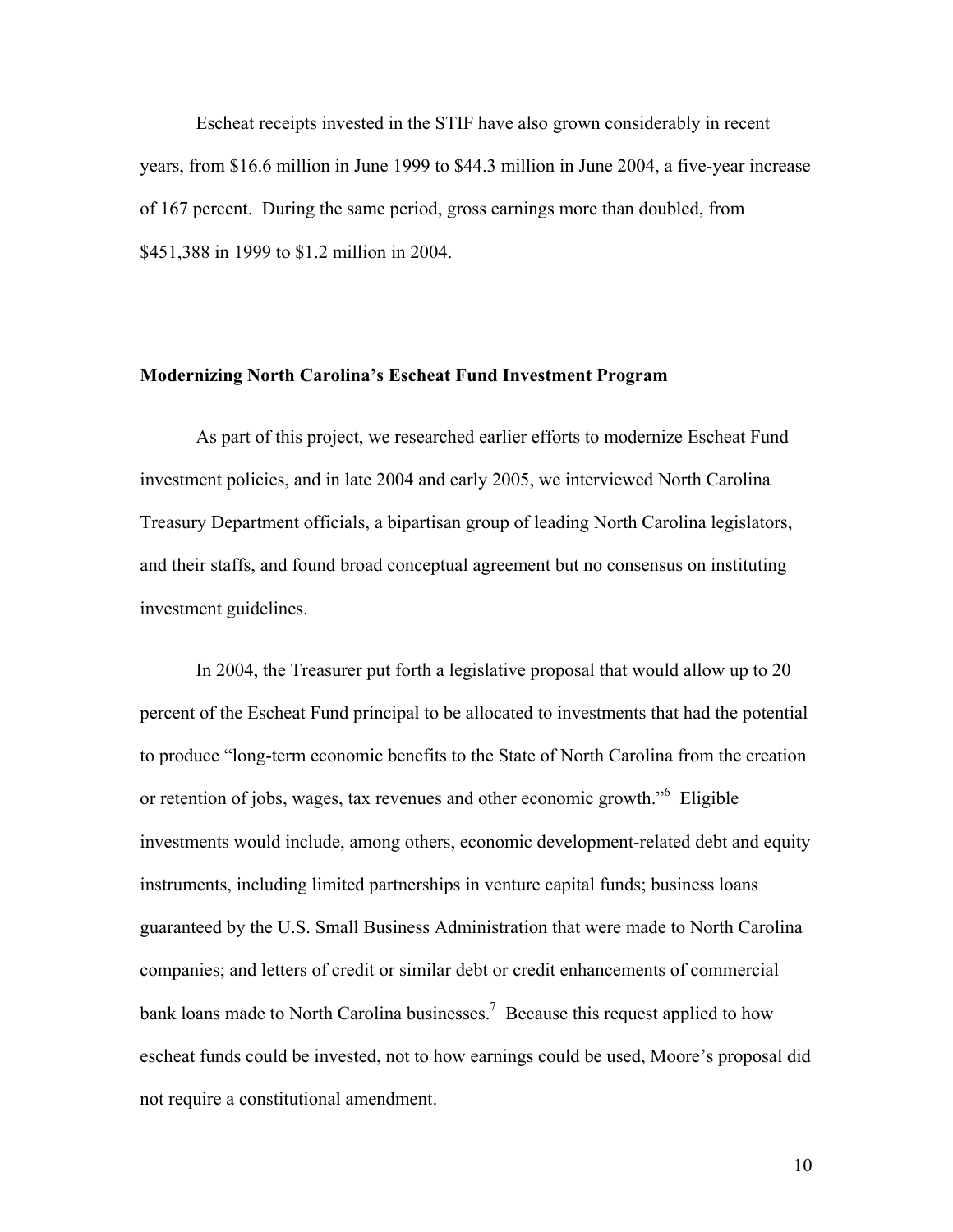Although the General Assembly took no action on the proposal during its 2004- 2005 session, there seemed to be little organized opposition to it. Nevertheless, we found an undercurrent of concern and disillusionment stemming from earlier initiatives that had similar goals though different specifics.

.One source of concern had nothing to do with economic development. The Treasurer's proposal coincided with the desire of the University of North Carolina System to dig deeper into the corpus of the escheats fund to offset reduced appropriations to UNC. Resistance to he the Treasurer's proposal was based on a fear that diverting some of the corpus into alternative investments would reduce the size of the "pie," and thus make it harder to count on escheat funds in the future.

One source of concern dated back nearly fifteen years, when the General Assembly used escheat funds for economic development for the first time. In 1991, a \$25 million loan was made to assist a regional nonprofit development entity, Global TransPark Authority (GTA), finance a land purchase to expand a runway for an airportcentered just-in-time global manufacturing and distribution facility in an economically distressed area of eastern North Carolina (North Carolina General Statutes, 2001b).

Since 1993, GTA has drawn down about \$15 million of its line of credit but has only been able to repay 3 percent of the principal and accrued interest, despite repeated ultimatums from the General Assembly to extinguish the loan (Weisbecker, 2005). In June 2004 the General Assembly enacted legislation requiring GTA to pay down the loan by \$2.5 million "as soon as feasible" and pay the remaining balance by July 1, 2005 (North Carolina General Statutes, 2001b). When both deadlines were missed, rather than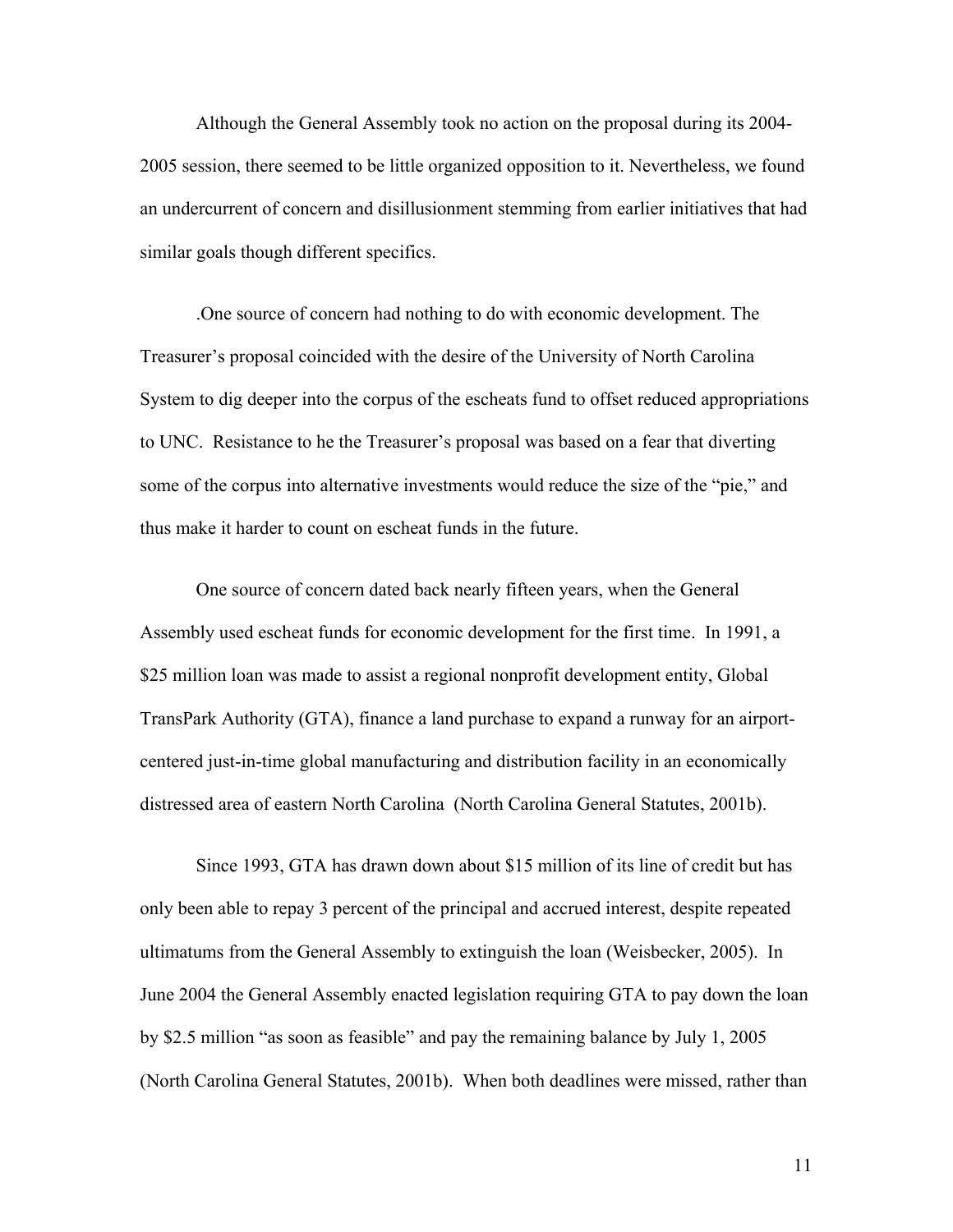foreclosing on the loan, the legislature once again extended GTA's deadline, first to August 2005, and then to October 1, 2007.

In addition to Global TransPark, there was a hangover from other disappointing economic development investment schemes that Treasurer Moore's escheat proposal had to overcome. First Flight Venture Center, a nonprofit corporation created to nurture new North Carolina-based technology companies, was spun out of the state Department of Commerce in 1992. Since then, First Flight has received approximately \$19 million in state funding. Unfortunately, a 2001 state audit of First Flight uncovered significant management and financial problems, including excessive salaries and travel expenses, more than \$500,000 in payments to a lobbyist, and questionable hiring practices by the agency's former chief financial officer. Although First Flight has not received additional state funds since the audit, some observers think that Global TransPark and First Flight, among others, may have "poisoned the well" for other types of economic development investing.

Finally, while North Carolina was not one of the several states that had invested pension funds in economically targeted investments (ETI) in the 1980s and early 1990s, it is possible that widespread stories of the disappointing results of some of these "first generation" investment programs played a role in the General Assembly's reluctance to broaden the Treasurer's Escheat Fund investment authority. Research suggests that the poorest performing ETI programs failed for one or more of the following reasons: pension fund manager(s) had limited experience investing in this new asset class; these investments were perceived as having been undertaken more for social purposes than for earning risk-adjusted market rates of return, which lessened their due diligence efforts;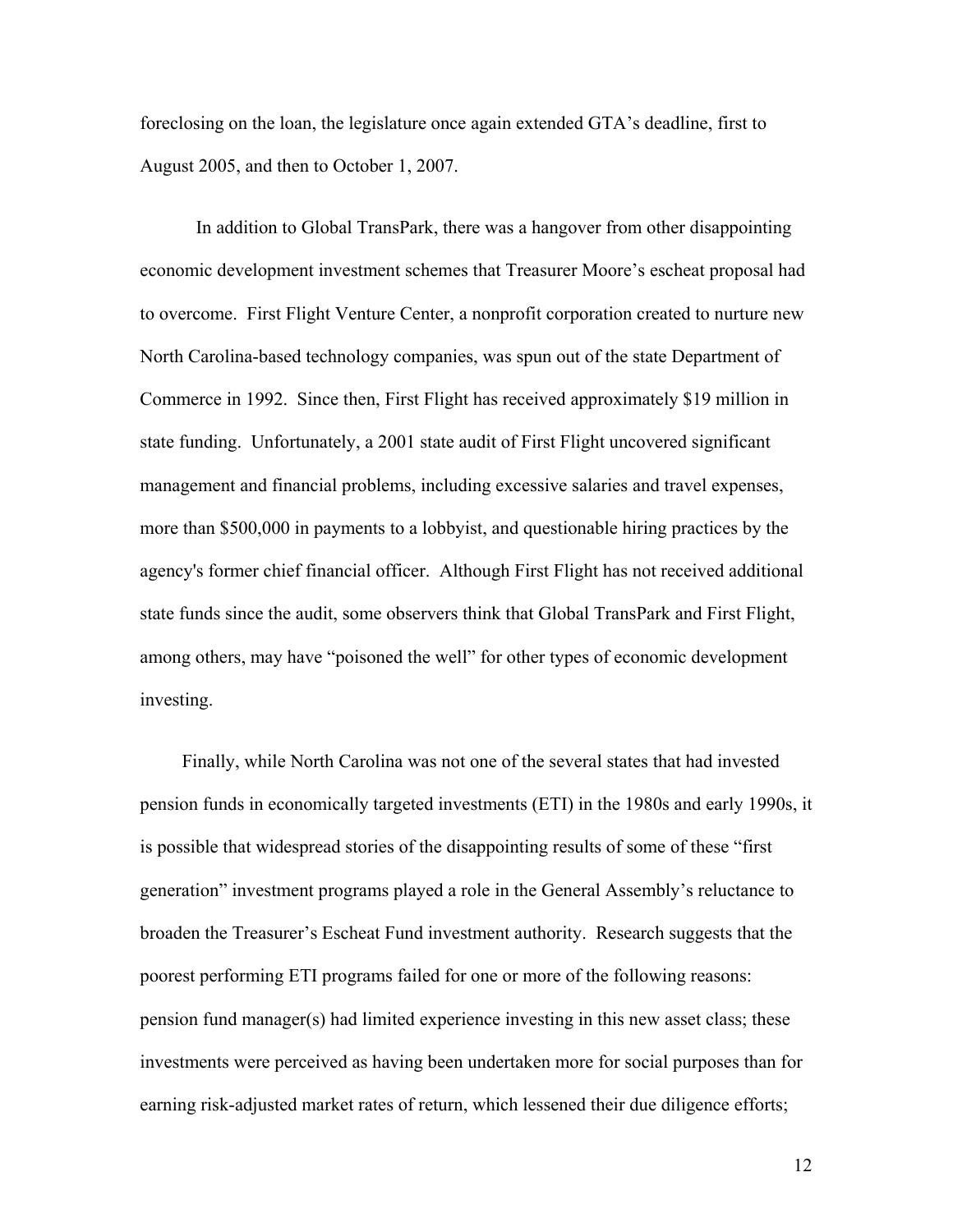or, minority-owned businesses suffer from an outdated perception of being inherently less well managed and less competitive than white-owned companies (Fairchild, no date).

Despite these myriad concerns, influential business and political leaders continued to look to escheat funds as a source of business development capital. For example, in February 2004, a report of a bipartisan committee appointed by Governor Mike Easley to recommend ways to strengthen North Carolina's burgeoning biotechnology industry recommended, among other things, investing \$25 million to \$50 million a year from state pension or escheat funds over the next five years in biotech startup companies. While the General Assembly provided partial funding for several of the committee's recommendations, it took no action on the pension/escheat fund proposal.

Not discouraged by past legislative inaction, Richard Moore once again submitted his escheat fund proposal to the General Assembly near the start of the 2005-2006 session. The measure was introduced in March 2005; after separate majority votes in the House and Senate, it was ratified on July 26, 2005, and signed into law by the governor a few days later, on August 8. While several legislators wanted the state to more actively promote job creation through venture-type investments in promising companies in parts of the state hit by mass layoffs from closed textile and apparel plants, and others cited the decline of the tobacco industry and the need to help tobacco farmers transition to other crops or other industries altogether, we are not sure that any economy-related changes in North Carolina were at the heart of the legislative turnaround.

Rather, we came away from our interviews with a sense that the combination of the rapid and continuing growth of the Escheat Fund and the spiraling costs of higher education ultimately put the proposal over the top. Education advocates in the General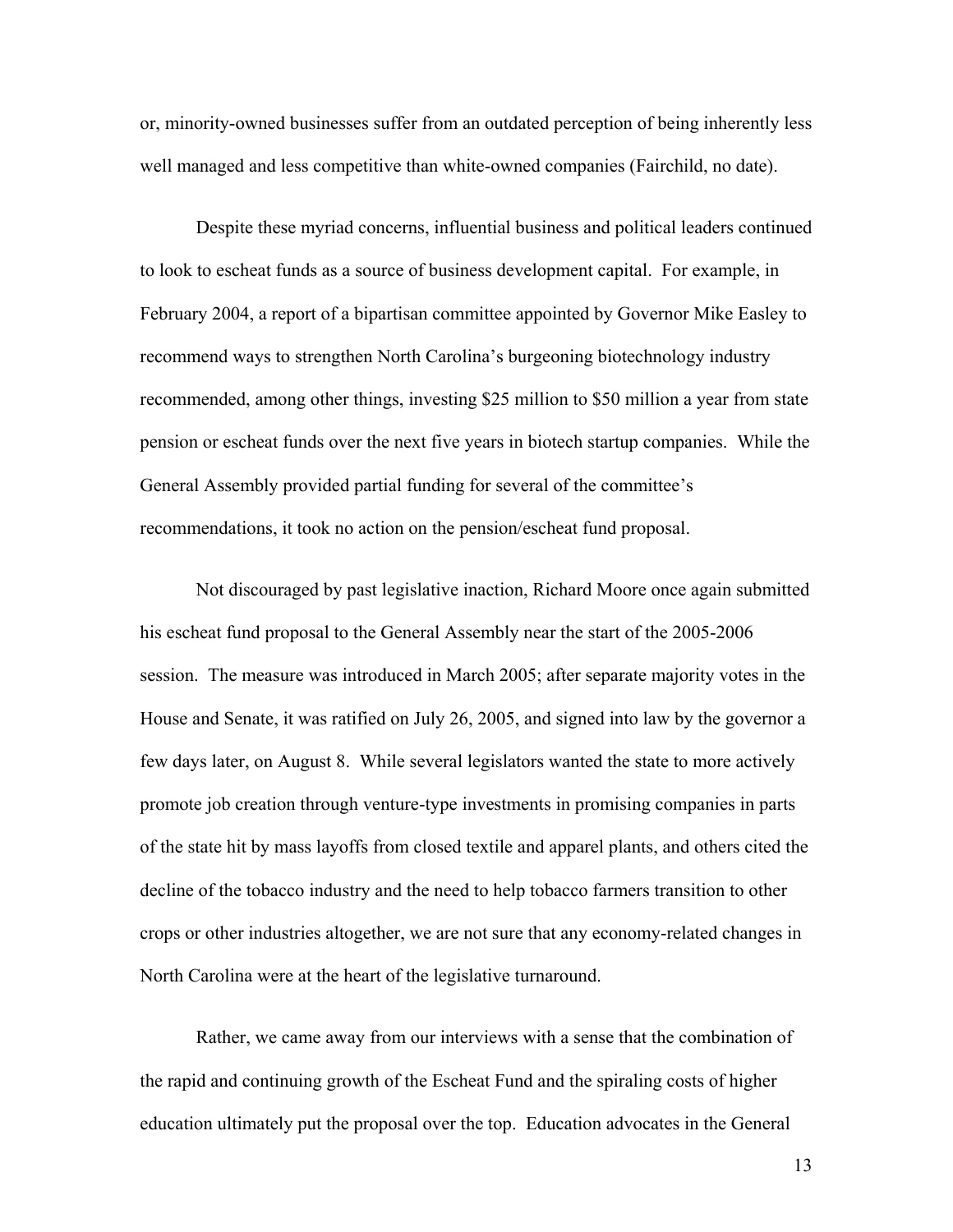Assembly saw higher tuition costs at the state's public colleges and universities, especially at the flagship campus in Chapel Hill, as a major threat to upward mobility for the sons and daughters of factory workers and others who see a college education as a ticket to the middle class. This winning legislative strategy is reflected in the approved measure's title: *An Act to Establish a Modern Investment Program for the Prudent and Appropriate Management of the Escheat Fund, for the Benefit of "Needy and Worthy" Students as Provided for in the State Constitution* (NC General Assembly, 2005b).

This time, the majority coalition supported Richard Moore's argument that a more modern investment strategy that included the option of allocating up to 20 percent of the Escheat Fund surplus in non-fixed income securities (such as real estate, private equity, or public equity) can help grow both North Carolina businesses *and* investment earnings—ultimately leaving him with "more money available for tuition assistance" (Rice, 2004).

Passage of the measure was no doubt also aided by a positive assessment of the fiscal impact by the General Assembly's Fiscal Research Division. The Legislative Fiscal Note accompanying Senate Bill 341 (NC General Assembly, 2005a) estimated that shifting up to 20 percent of the excess Escheat Fund balance "should increase the average annual investment income over the long run, when compared to the annual return under the current portfolio." "In theory," continues the Note, "the increase in annual income should be around 10%...although the rise in yield [will also cause] a modest rise in the volatility of the annual return" (p.1).

#### **The National Implications of the North Carolina Case**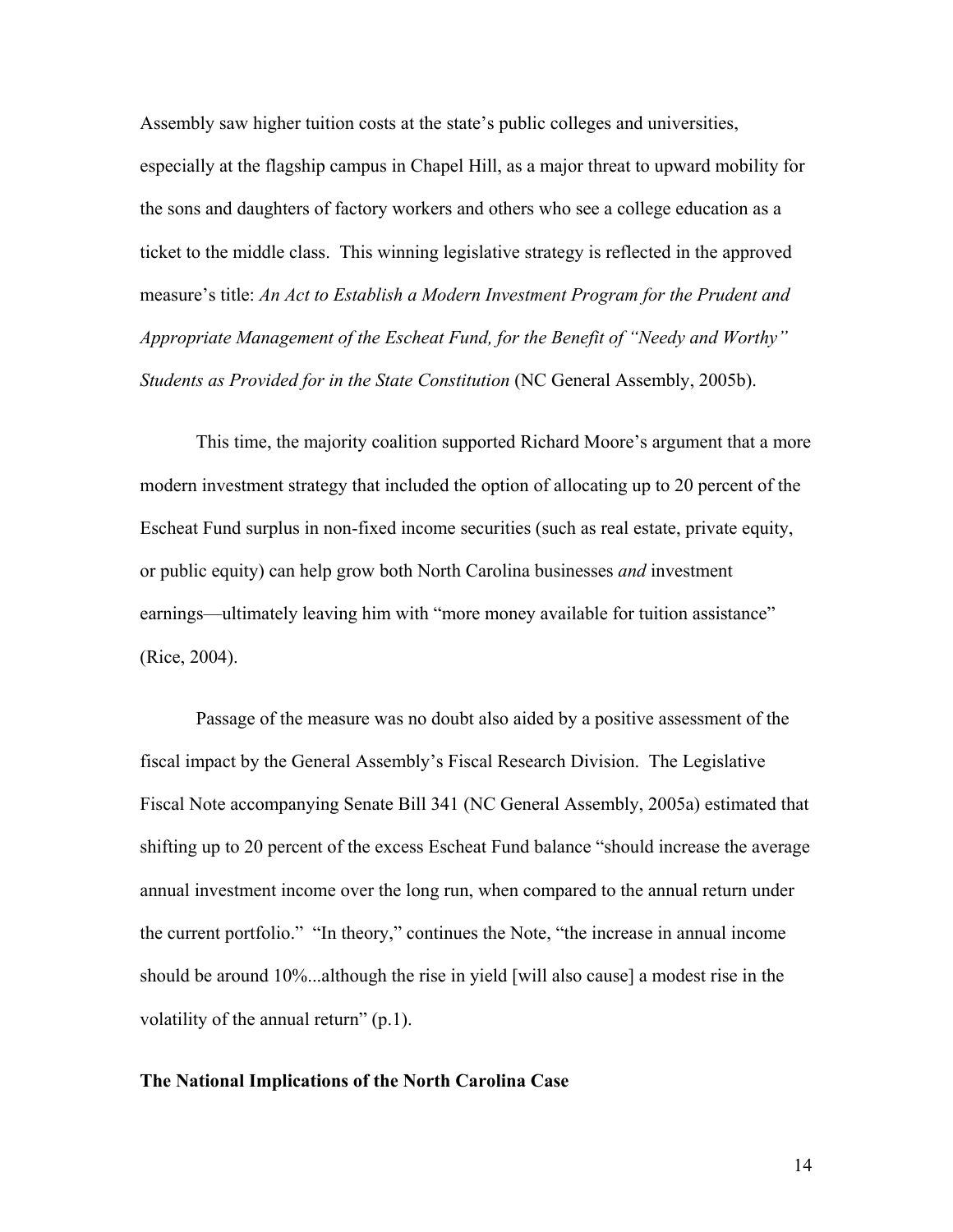When we began this project, we had no idea that the balance in North Carolina's Escheat Fund was approaching \$600 million, and growing. A quick Internet search of other states' unclaimed property programs indicated that escheat funds are alive and well in these places also, and led us to believe that North Carolina's successful initiative to use a portion of escheat resources for business development might be applicable and replicable elsewhere. This section summarizes the results of our scan of the escheat fund environment and interviews with the manager of the national trade organization of escheat fund administrators.

Since the inception of its escheat program in 1969, Minnesota has collected \$326 million in unclaimed property, returning 44 percent to rightful owners, and had \$184 million on hand as of the end of fiscal 2004 (Minnesota Department of Commerce, 2004). At the same time, California's escheat fund balance was \$599 million (California State Controller's Office, 2005); Indiana's was \$285 million (IndianaUnclaimed.com, 2005), and Maryland's was more than \$200 million (Comptroller of Maryland, 2003). South Dakota took in \$5 million in receipts in fiscal 2005, which was significantly greater than the previous four year average of \$3.8 million (South Dakota Office of the State Treasurer, 2005). Oregon takes in about \$16 million a year in new, unclaimed property receipts, while returning about \$4 million to owners (Oregon Department of State Lands, 2004). Finally, if there was any question of the potential of unclaimed property receipts to contribute to important state priorities, Texas put an end to such doubt when it announced in October 2003 that its unclaimed property fund balance had topped \$1 billion, while taking in an additional \$71 million in gross receipts in 2003 (Texas Comptroller of Public Accounts, 2003).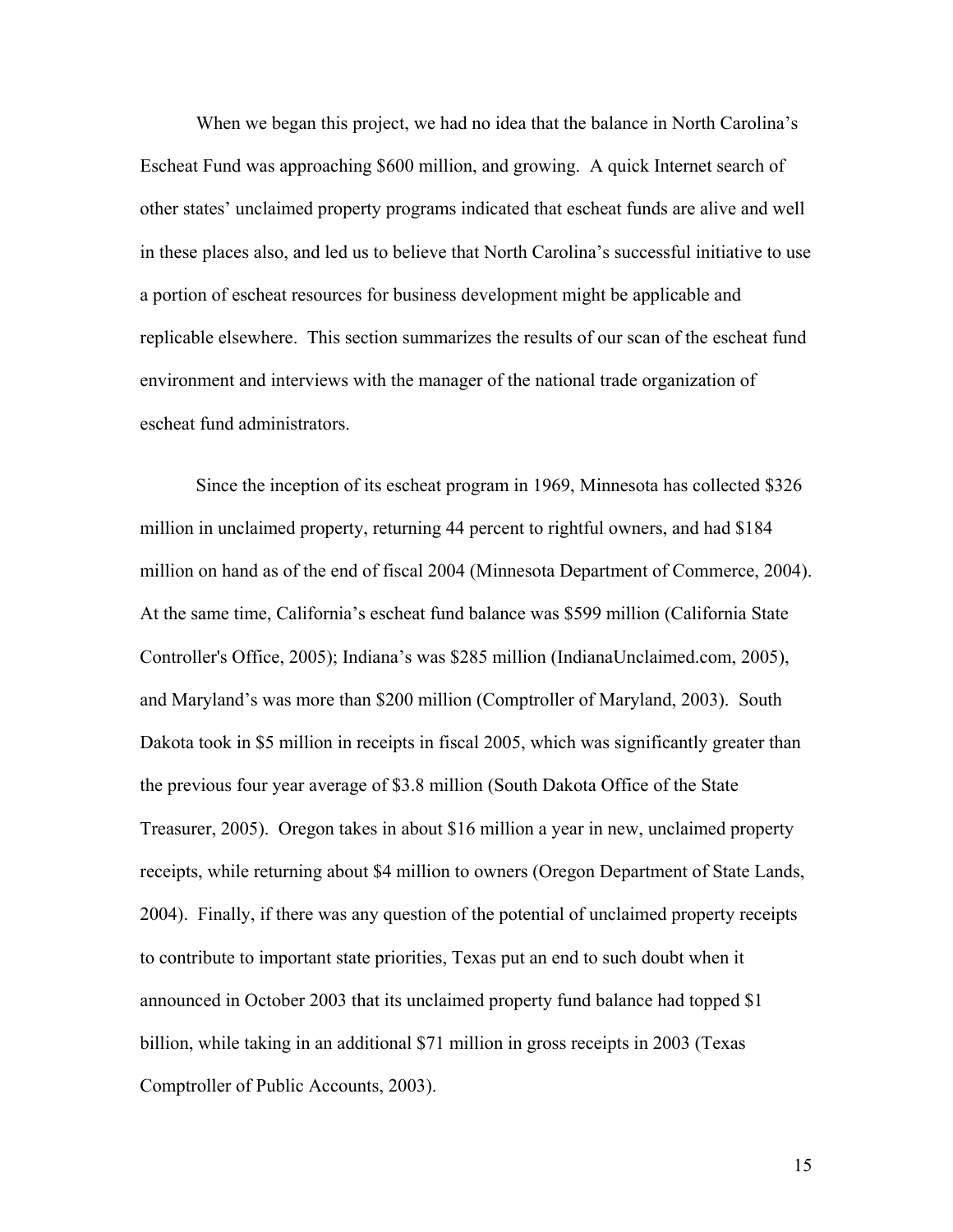Further explorations on the Web turned up other sources of significant unclaimed property funds that do not necessarily find their way into a state's escheat fund balance. We realized that when it comes to abandoned property, even nickels and dimes add up, especially when the unclaimed property is bottles—as in soft drinks. According to *www.containerrecycling.org*, ten states collect some or all unclaimed bottle deposits. California, Massachusetts, and Michigan collect 100 percent of unclaimed bottle deposits, and Michigan collects 75 percent. "In 2000, abandoned deposits amounted to \$84.7 million in New York, \$28.5 million in Massachusetts, and \$23.5 million in Michigan" (Container Recycling Institute, n.d.). Because fewer people are redeeming bottles than in the past, unclaimed deposits are rising, having gone in Massachusetts from \$20 million in 1997 to \$31 million in 2001.

Although still tied up in legal research, litigation, and legislative debate, potential new sources of significant unclaimed property are the dormant balances on bank cards whose owners cannot be located, and stored value card balances on such things as phone and gift cards and the like (Field, 1996).

In addition to the above review, we were fortunate to gain access to the results of an unpublished survey of unclaimed property programs conducted in 2003 by the National Association of Escheat Administrators (NAEA), which enabled us to take a more systematic look at where reporting states were investing their unclaimed property receipts. Because we are in North Carolina, we pay special attention to the investment programs of the eight southeastern states that participated in the NAEA survey. As suggested above, there is significant variation across state escheat policies and practices.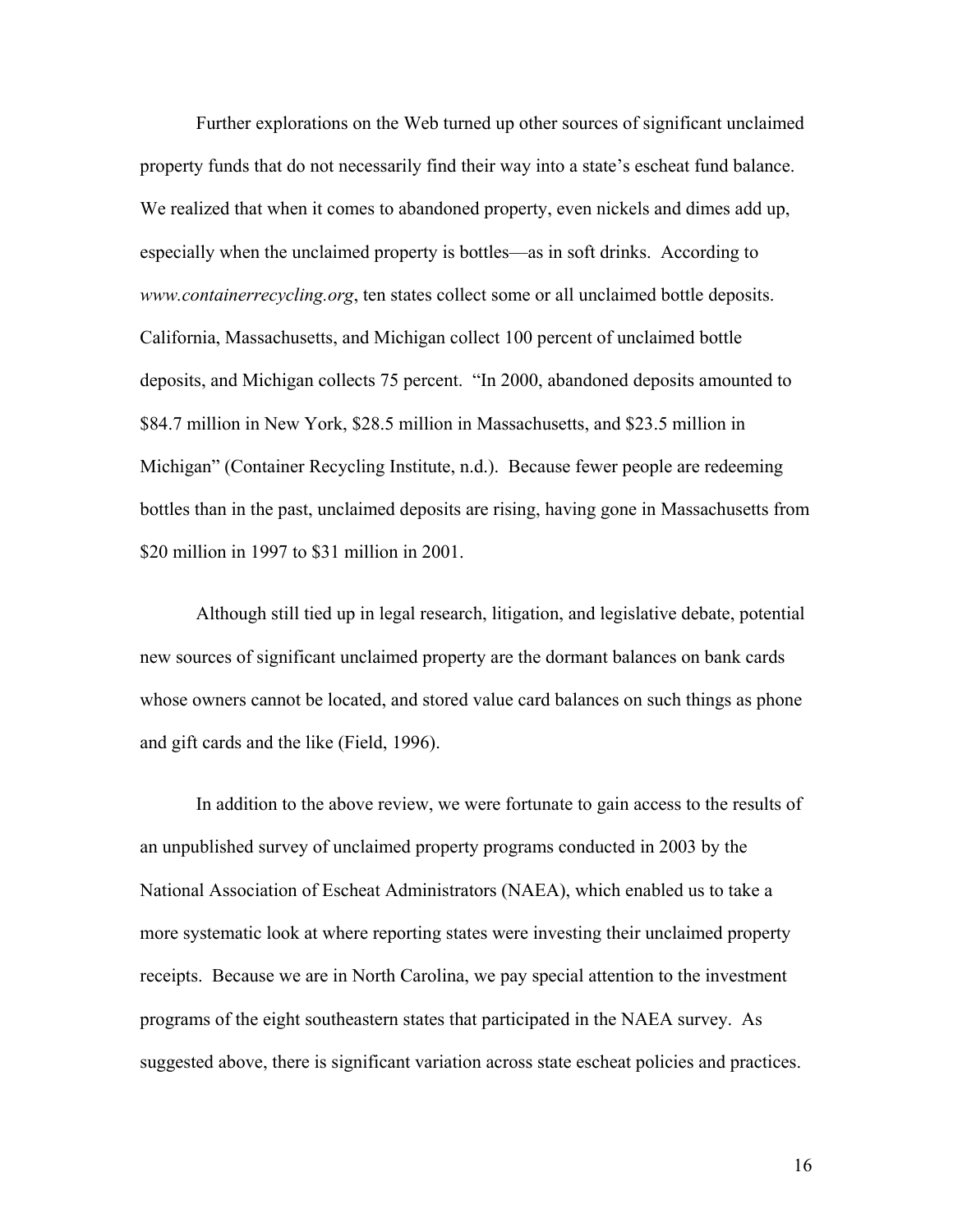According to NAEA, in 2003 half of all states reporting data for the survey deposited escheat funds in their respective general fund, while 13 states deposited escheat funds in trust funds dedicated to a range of social programs.<sup>8</sup> (See Table 1) For the eight southern states of most interest to us, we supplemented the survey data with telephone interviews of escheat program administrators in Alabama, Florida, Georgia, Louisiana, Mississippi, South Carolina, Tennessee, and Virginia, in addition to North Carolina. As in North Carolina, the Treasurer is responsible for overseeing escheat property programs in most of the surveyed states, although in Florida and Georgia, the state's Chief Financial Officer and Commissioner of Revenue, respectively, handle the responsibility.

Five of these nine southeastern states transfer surplus escheat funds to their respective general fund, and the funds are accounted for as part of the budgetary process. In the remaining four states, including North Carolina, constitutional or legislative provisions direct the uses to which escheat fund surpluses are put. Similar to North Carolina, Florida and Virginia use their surpluses to support education, but in their cases, it is K12 schools rather than colleges and universities. Breaking with the education juggernaut, Tennessee dedicates surplus escheat fund receipts to health care, with a special focus on supplementing resources in underserved areas of the state.

At first blush, one might consider those states for which there are no provisions for targeting surplus funds better situated to use escheat funds for double bottom line investing, since there are no established claimants for these resources. However, we also think that North Carolina's success might encourage states that target surplus funds to priority areas like health and education to reexamine their respective escheat fund investment strategies, in the expectation that by adopting more modern investment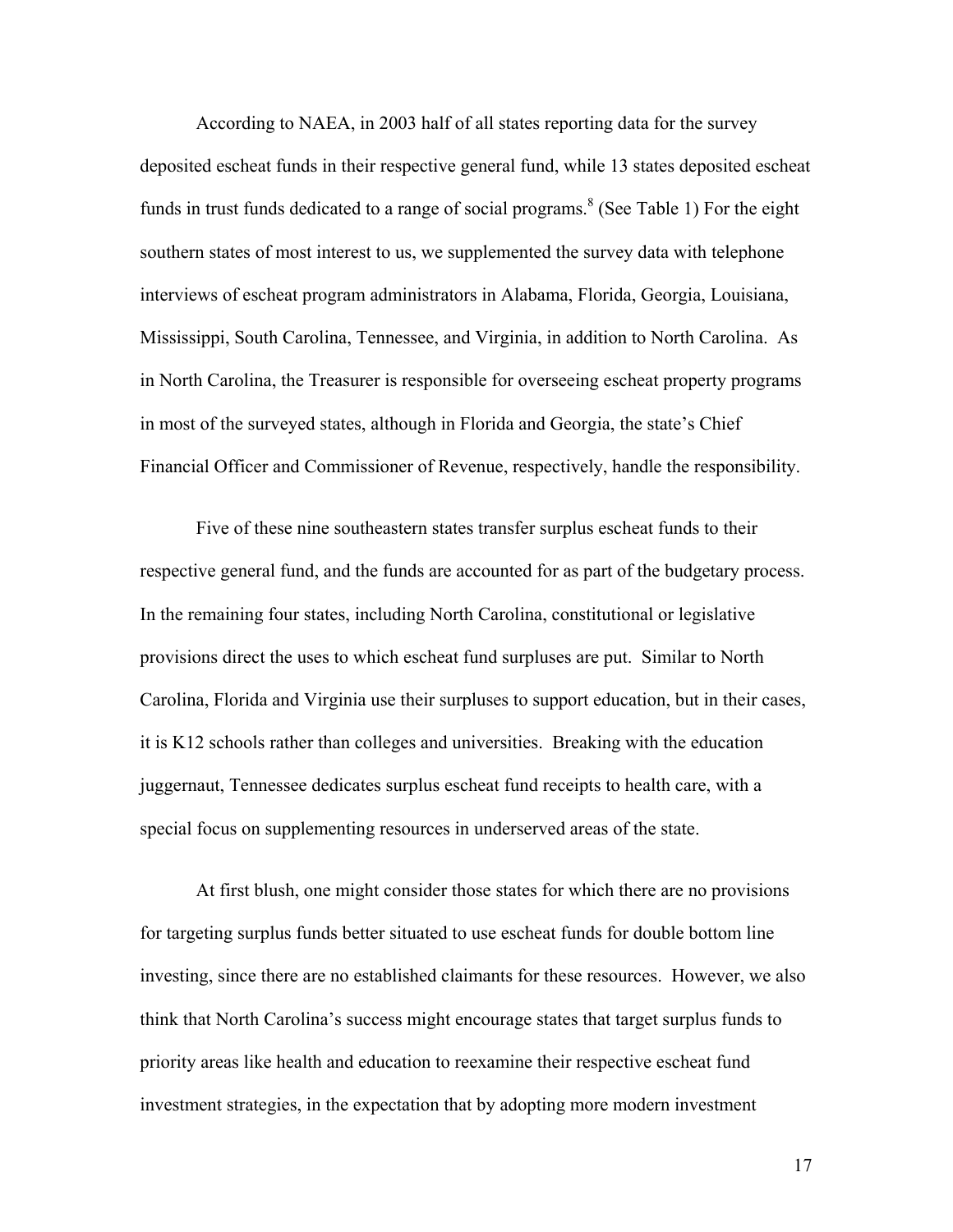strategies, they may be able to increase yields, and thus total allocations to their priority programs. The key point is that this would not require any change to established allocation practices.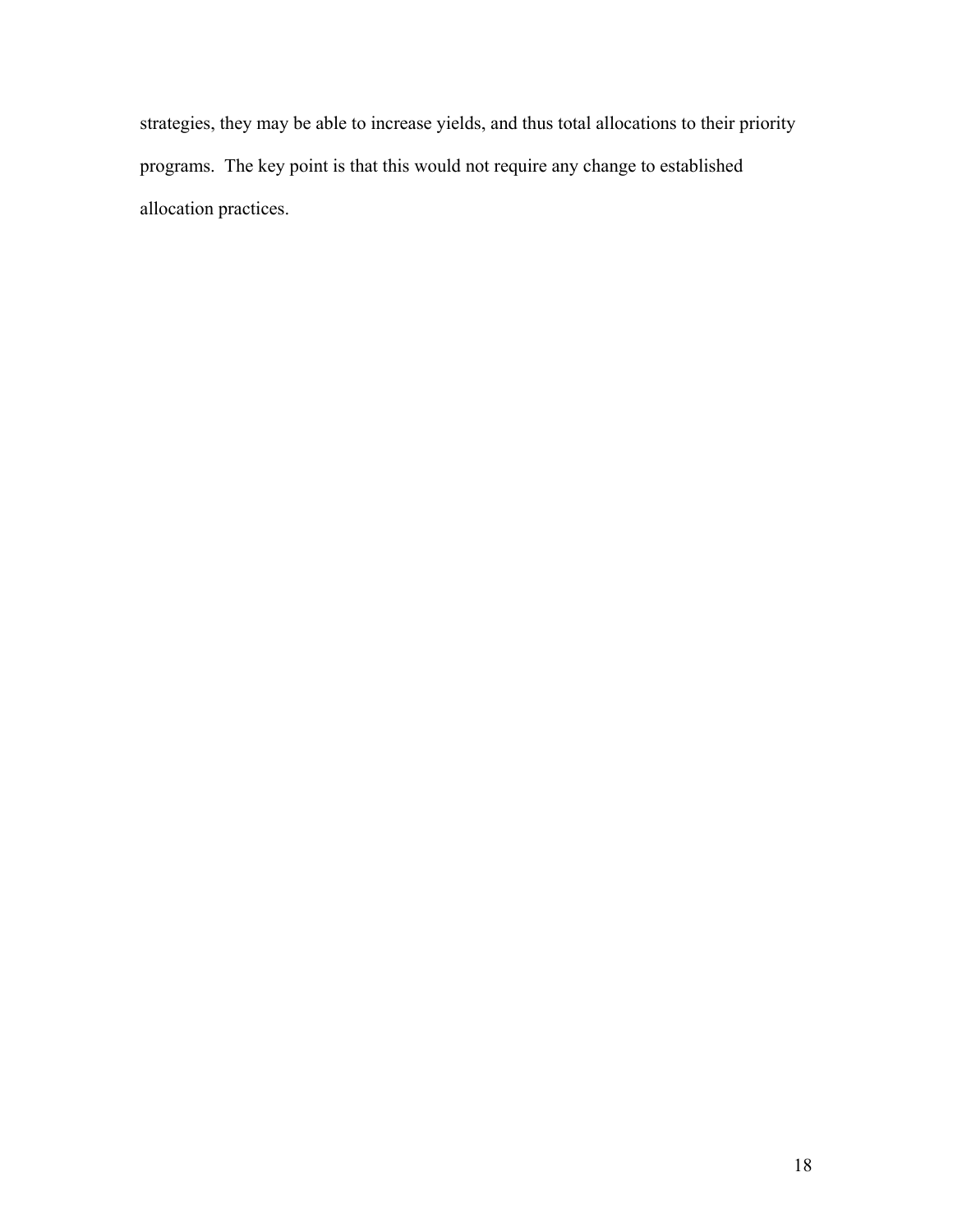| <b>State</b>   | <b>Authority Over</b><br><b>Unclaimed Funds</b> | <b>Holder</b> of<br><b>Unclaimed</b><br><b>Property</b>                                                 | <b>Targeted Uses for</b><br><b>Unclaimed</b><br><b>Property</b> |
|----------------|-------------------------------------------------|---------------------------------------------------------------------------------------------------------|-----------------------------------------------------------------|
| Alabama        | <b>State Treasurer</b>                          | <b>Escheat Reserve</b><br>Fund and General<br>Fund <sup>1</sup>                                         | None                                                            |
| Florida        | <b>Chief Financial</b><br>Officer               | <b>Unclaimed Property</b><br><b>Trust Fund and</b><br>Principal State<br>School Trust Fund <sup>2</sup> | Education                                                       |
| Georgia        | Commissioner of<br>Revenue                      | General Fund <sup>3</sup>                                                                               | None                                                            |
| Louisiana      | <b>State Treasurer</b>                          | General Fund <sup>4</sup>                                                                               | None                                                            |
| Mississippi    | <b>State Treasurer</b>                          | Special Agency<br><b>Fund and General</b><br>Fund <sup>5</sup>                                          | None                                                            |
| North Carolina | <b>State Treasurer</b>                          | <b>Escheat Fund and</b><br><b>State Educational</b><br>Assistance<br>Authority <sup>6</sup>             | Education                                                       |
| South Carolina | <b>State Treasurer</b>                          | Treasurer's<br><b>Segregated Account</b><br>and General Fund <sup>7</sup>                               | None                                                            |
| Tennessee      | <b>State Treasurer</b>                          | General Fund and<br><b>Health Access</b><br>Incentive Fund <sup>8</sup>                                 | Health                                                          |
| Virginia       | <b>State Treasurer</b>                          | General Fund and<br>Literary Fund <sup>9</sup>                                                          | Education                                                       |

# **Profiles of State Unclaimed Property in Selected Southeastern States**

Source: telephone survey by the Center for Community Capitalism, 2004.

<sup>1</sup> Alabama: On a quarterly basis, the State Treasurer transfers the balance of the Escheat Reserve Fund to the state's General Fund minus approximately \$30 million to be used to pay claims and administrative costs.

<sup>2</sup> Florida: The Unclaimed Property Trust Fund retains \$15 million to pay claims and administration. The balance is regularly transferred to the "Principal School Fund" managed by the Florida Department of Education to benefit the state's school system.

<sup>3</sup> Georgia: The Commissioner of Revenue does not retain funds for paying claims. Rather, the Department of Revenue regularly makes requisition requests to the Legislature to provide appropriate funds from the General Fund to pay claims.

<sup>4</sup> Louisiana: The State Treasurer maintains a small escrow account valued at approximately \$500,000. This account is used to pay all ongoing unclaimed property claims. When incoming unclaimed property funds cause the escrow account to exceed \$500,000, the Treasurer regularly transfers excess funds into the General Fund.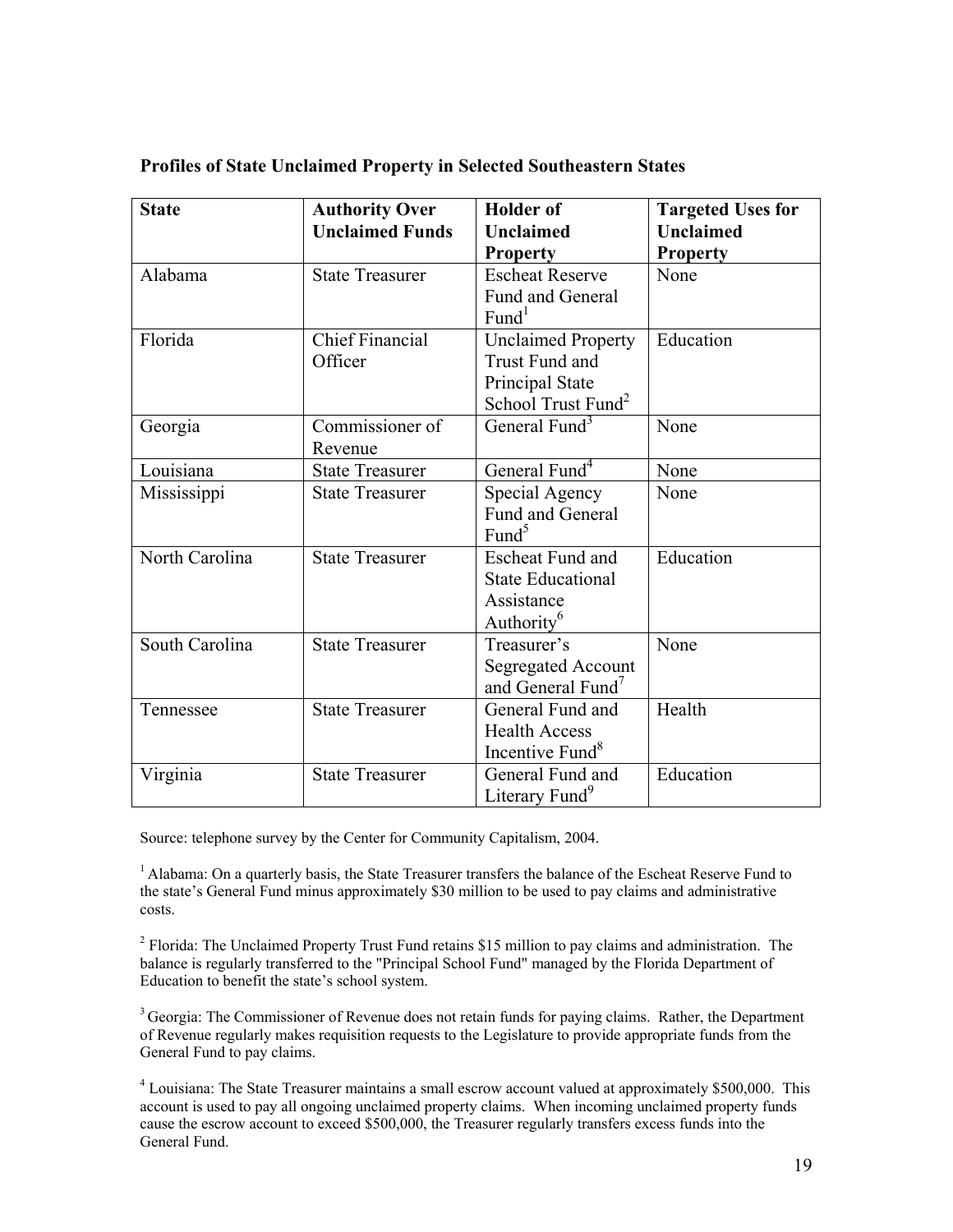<sup>5</sup> Mississippi: The State Treasurer receives all unclaimed property held by the state. These funds are held in a "Special Agency Fund" along with other short-term miscellaneous funds held and invested by the state. The Treasurer's Investment Division invests this Fund in multiple short-term and low-return instruments, primarily certificates of deposit. All interest generated from these investments is transferred to the state's General Fund. The Unclaimed Property Division in the Office of State Treasurer regularly requisitions an amount from the Special Agency Fund appropriate to pay claims.

6 North Carolina:

 $<sup>7</sup>$  South Carolina: On a quarterly basis, the State Treasurer projects what will be needed to pay claims and</sup> to administer the unclaimed property program. All excess monies in the Treasurer's Segregated Account are transferred to the state's General Fund.

<sup>8</sup> Tennessee: The State Treasurer transfers unclaimed property funds, minus estimated claims and administrative costs, to the General Fund. Each year, the legislature may divert some of unclaimed property funds to the Health Access Incentive Fund, which is a set-aside fund from the General Fund. The Commissioner of Health uses these funds to provide financial incentives for health care practitioners to provide services to underserved areas of the state. Incentives offered to physicians include relief from up to 50 percent of student loans in exchange for a two-and-a-half-year commitment to practice medicine in health shortage areas in the state, physician practice start-up grants. Beginning in 1987, when the Health Access Incentive Fund was established, all unclaimed property in Tennessee was regularly transferred to the Fund. The Fund built up a balance of approximately \$30 million by 1995. As the state faced budget shortfalls in the mid-1990s, the legislature changed the statute that had authorized the transfer of unclaimed property to the Health Access Incentive Fund. Since 1995, the legislature authorizes on an annual basis an amount of unclaimed property funds that can be diverted to the Health Access Incentive Fund, with the remainder going to the state's General Fund.

<sup>9</sup> Virginia: The State Treasurer transfers unclaimed property funds, minus estimated claims and administrative costs, to the General Fund. However, unlike several other states that transfer unclaimed property funds to the General Fund, Virginia's unclaimed property in the General Fund, along with interest generated from its investment in the General Fund, is transferred to the Literacy Fund each year. Created in the Virginia Constitution in 1810, this is a special fund controlled by the Department of Education to enhance K12 education by extending low-interest loans to school districts, counties, and municipalities throughout Virginia for a variety of purposes, such as equipment for computer labs and helping K12 students pass Virginia's standards of learning (SOL) tests.

#### **Conclusions**

This project is about helping states identify alternative sources of public capital for potential investment in double bottom line private equity funds with risk-adjusted rates of return while creating jobs and wealth-building opportunities to underserved populations and communities. Research suggests that such returns are achievable and that the latest generation of targeted equity funds available for investment is a far cry from an earlier generation of economically targeted investments that sacrificed financial performance and professional management for social and political gain (Daniels and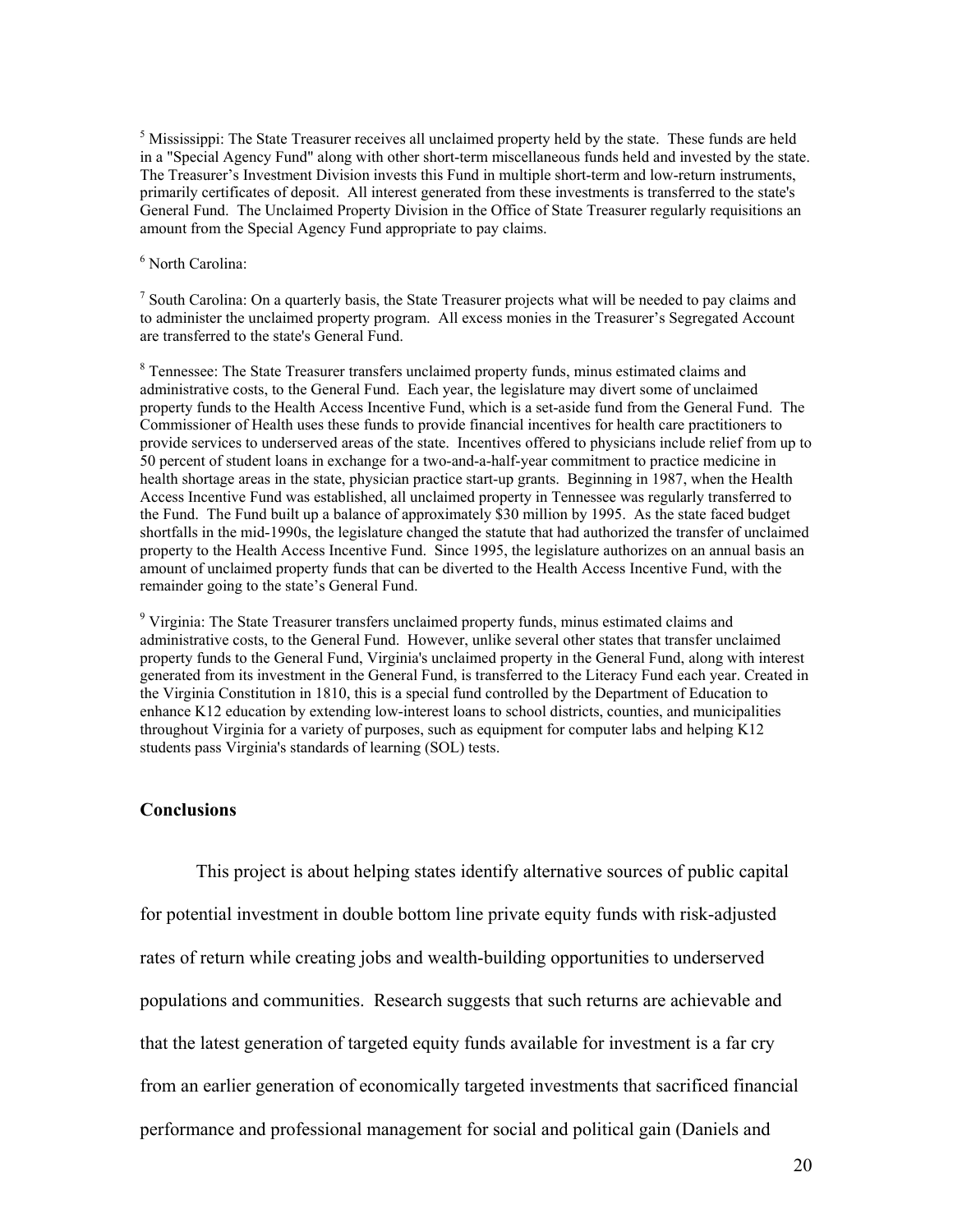Nixon, 2003). However, a state's decision to do double bottom line investing is not costless; it comes at the price of additional time, effort, and the new expertise necessary to achieve social impact without sacrificing financial performance (Gabrieli, 2004).

Rather than target state employee pension funds, for reasons discussed in this paper, Treasurer Moore identified the Escheat Fund as his capital source of preference. With the completion of a successful legislative campaign allowing the state Treasurer, as the Escheat Fund's sole trustee, to adopt more modern investment strategies, including investing in private equity funds, North Carolina's experience can help other states with similar ambitions.

We touched above on one of the two key insights we gained from conducting this case study. The first is that policymakers are reluctant to expand use of the Escheat Fund to promote economic development through projects such as the ill-fated loan to Global TransPark. At the same time, there was broad support for investing in growth companies located in undercapitalized areas, or in areas that are poorly served by the larger capital markets. Among influential North Carolina legislators, at least, economic development does not always connote disciplined investing and competent stewardship, which is why the Escheat Fund legislation doesn't speak to that.

The second and more important insight is that, despite North Carolina's slow economic recovery from the recent recession, and mass layoffs from manufacturing plant closings, stimulating job creation through targeted business investment proved not to be a strong enough engine to drive legislative change. What drove the engine was runaway inflation in the state's colleges and universities, and the need for more scholarships and need-based financial aid for lower-income students. Policymakers recognized that unless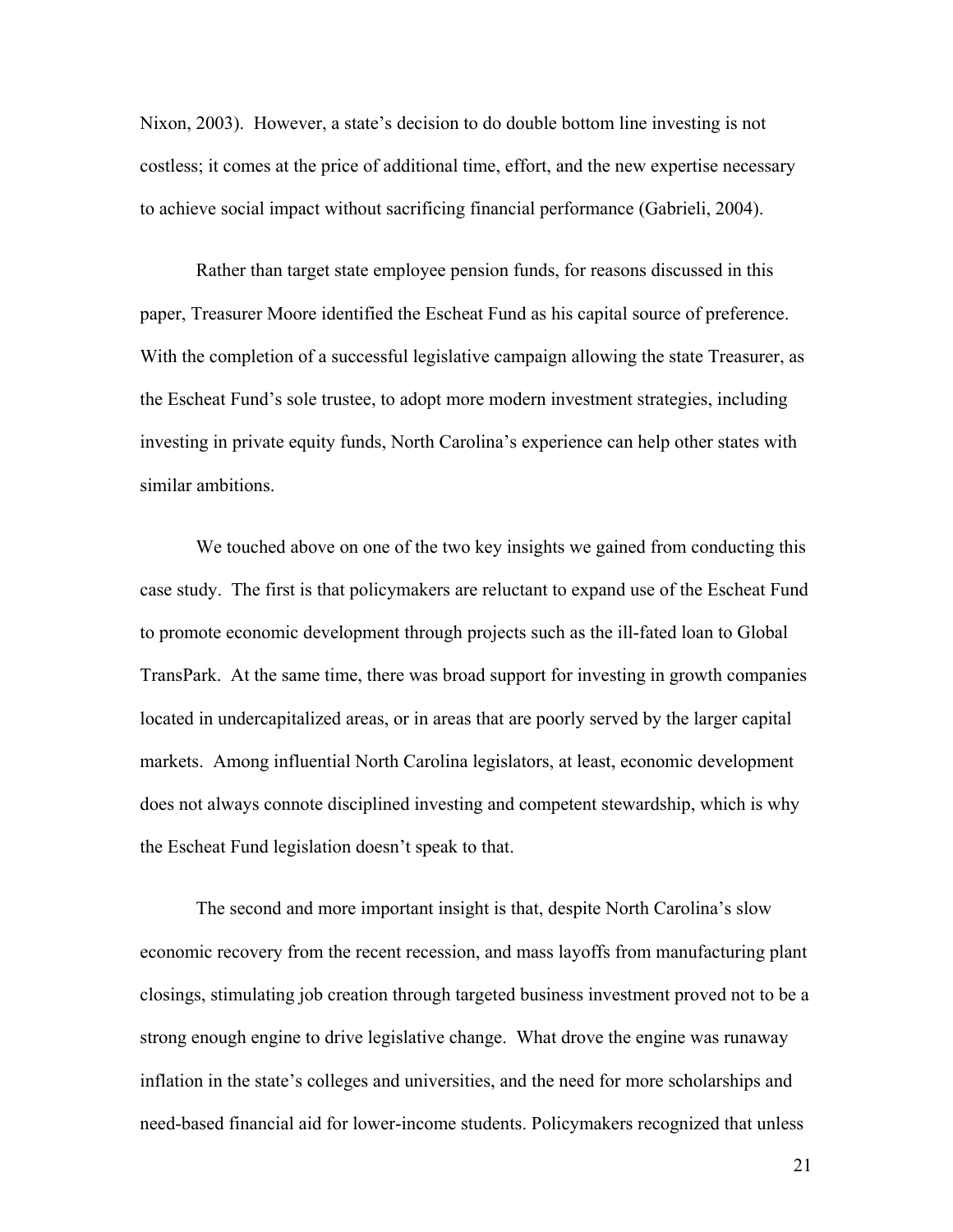the General Assembly was willing to allocate more and more of the Escheat Fund corpus to financial aid, it had better figure out a way to increase portfolio earnings from the Fund, which historically have been limited to very low-risk fixed income securities. What closed the deal was an estimation by the General Assembly's fiscal research unit that a modernized investment program allowing as much as 20 percent of the Escheat Fund balance for alternative investments, including private equity, had the potential to increase overall average returns by about 50 basis points.

Our review of other state escheat fund programs suggests that North Carolina's experience has broad potential for replication. States that deposit escheat funds directly into their respective General Funds can get bigger bang for their bucks by adopting a blended strategy that incorporates a portion of escheat funds into the annual state budget, and a portion into a double bottom line investment program that promotes business development while generating earnings that can be targeted to other priority needs. However, the experiences discussed in this article are most directly applicable to the several states that, like North Carolina, dedicate escheat fund earnings to areas like K12 education or health care for the poor, where rapidly rising costs and needs require additional resources, some of which may be derived from higher yields from the pursuit of more modern escheat fund investment strategies.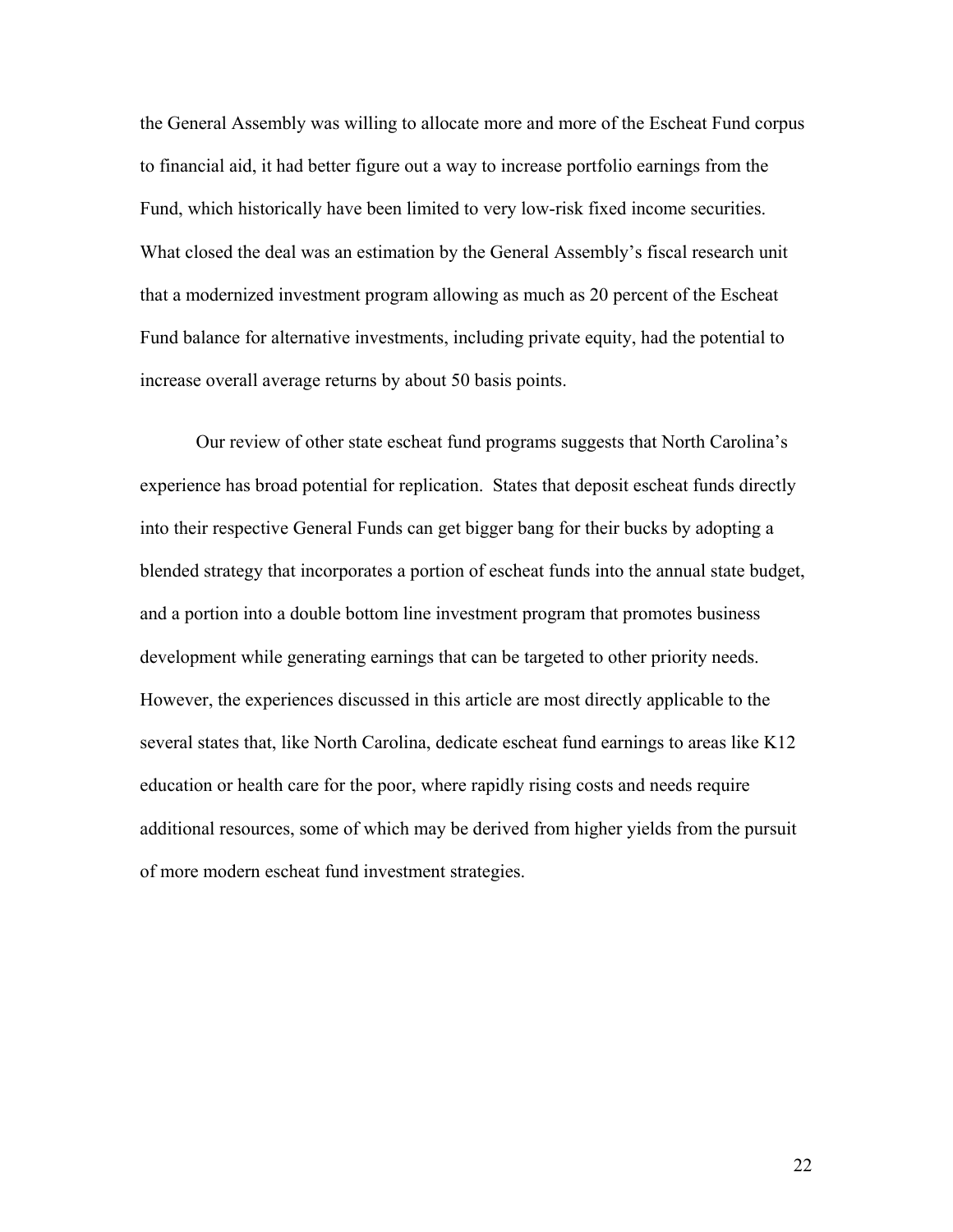#### **Notes**

This definition comes from the Florida Department of Financial Services. (2005). *Statewide financial statements (SWFS) year end reporting requirement #13.* Retrieved September 10, 2005 from http://www.fldfs.com/aadir/statewide\_financial\_reporting/rules/rule13.pdf.

<sup>3</sup> The Treasurer does withhold from investment income an amount equal to projected expenses of the Escheat Fund. Thus, total transfers to SEAA equal total Escheat Fund investment income minus a small amount for Escheat Fund administration. In 2004, the value of administrative expenses was \$2.4 million. 4

<sup>6</sup> "Changes needed to allow Escheat Fund investments that provide additional benefit of supporting the economic development and growth of North Carolina, including North Carolina-based businesses." A document containing legislative changes to North Carolina General Statute 147-69.2 (b) (11). Provided to authors by Andrew Silton, Office of NC Treasurer (November 2004).

 $<sup>7</sup>$  Ibid.</sup>

 <sup>1</sup> From 2000-2001 in North Carolina, 204,590 new establishments were created, with about 160,000 employees: 55,460 in firms with 1-19 employees, and around 50,000 in firms with between 20-499 employees. During this same period, job losses were mostly in firms with 500 or more workers (169,540); losses in firms with 1-19 employees totaled 59,250, and in companies with between 20-499 employees the losses were about 100,000.

 $<sup>4</sup>$  All investment performance data provided by Pam Wortham, Deputy Treasurer of the North Carolina</sup> Department of Treasury.

Eligible LTIF investments are specified in G.S. 147-69.1. The largest LTIF participant is the State Teachers' and Retirees' Pension Fund, which accounts for nearly 80 percent of the total value of the LTIF. The Local Government Pension Fund is the second largest participant, accounting for another 10 percent. The Escheat Fund, the third largest participant, accounts for less than 10 percent of the LTIF. 6

<sup>&</sup>lt;sup>8</sup> 2003 State Program Statistics: Administration and Operations. Survey Results by the National Association of Unclaimed Property Administrators.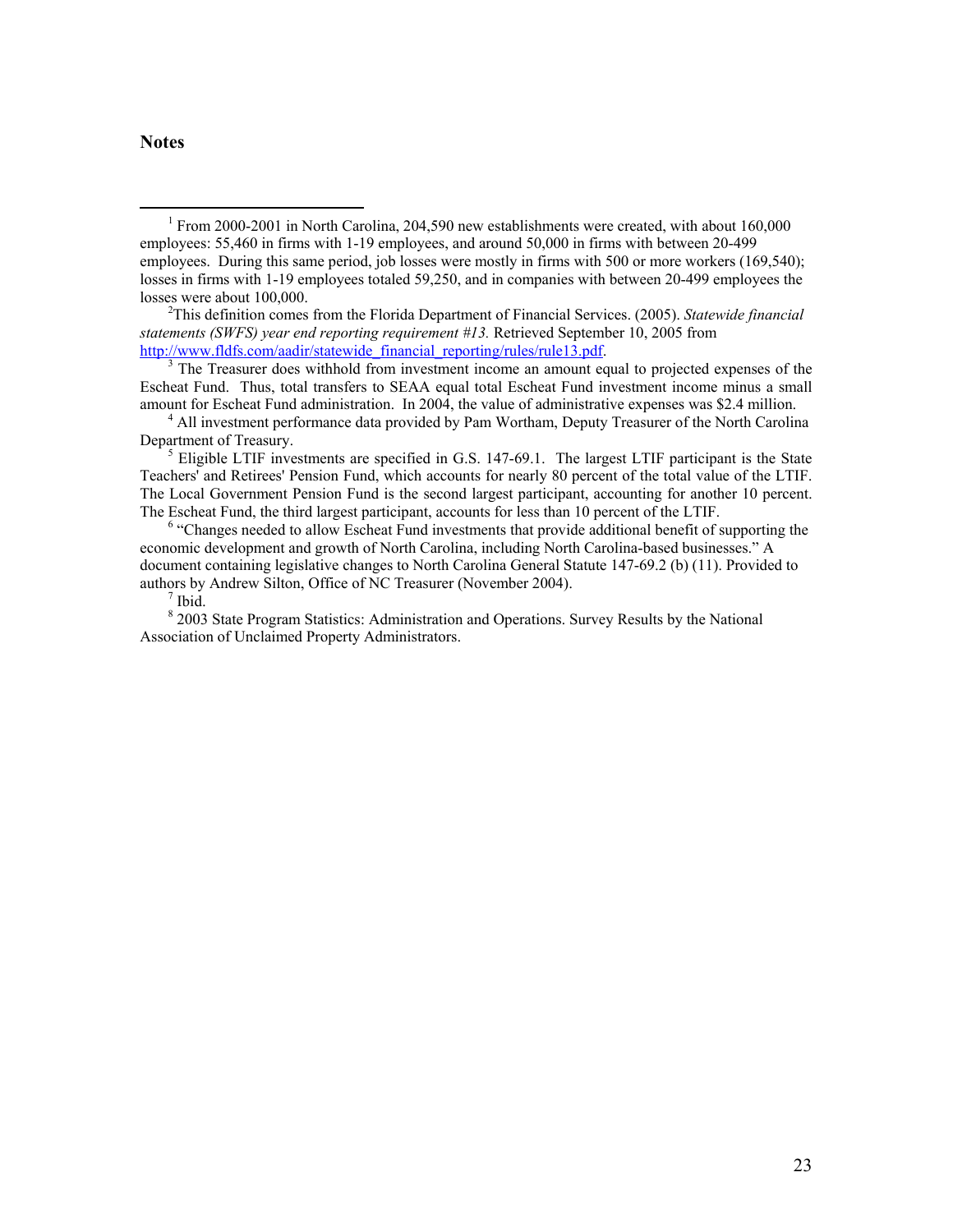## **References**

 $\overline{a}$ 

- California State Controller's Office. (2005). *Comprehensive annual financial report (CAFR) year ended June 30, 2004*. Sacramento, CA.
- Comptroller of Maryland. (2003). *Locating unclaimed property owners.* Retrieved September 10, 2005, from https://interactive.marylandtaxes.com/unclaim/default.asp.

Container Recycling Institute. (n.d.). *The fate of unclaimed or "abandoned" deposits.* Retrieved September 10, 2005, from http://www.toolkit.containerrecycling.org/GetTheFacts/other/unclaimed.htm.

- Daniels, B. and J. H. Nixon. (2003). *Making Markets Work for Inner City Revitalization*, Inner City Economic Forum, New York City, October 16, 2003.
- Fairchild, G. B. (no date). *In Your Own Backyard: Investment Opportunities in Emerging Domestic Markets*, Council of Urban Investors Institute.
- Field, R. L. (1996). Forgotten but not gone: Escheatment of stored value cards. *The Electric Banking Law and Commerce Report, 1*(2), 11-13.
- Gabrieli, C. (2004). Economically Targeted Investments: Key Success Factors. Retrieved March 30, 2005, from:

http://www.nast.net/2004.neast.naupa/Chris%20Gabrieli%20Economically%20Targ eted%20Investing.ppt

- Hebb, T. and G. L. Clark. (2004). *Research on US public sector pension funds and urban economic development.* Retrieved September 10, 2005, from http://www.innercityeconomicforum.com/sitemanager/vsmICEF/bin/smView.php?P HPSE.
- IndianaUnclaimed.com (2005). Retrieved September 11, 2005, from https://secure.in.gov/apps/ag/ucp/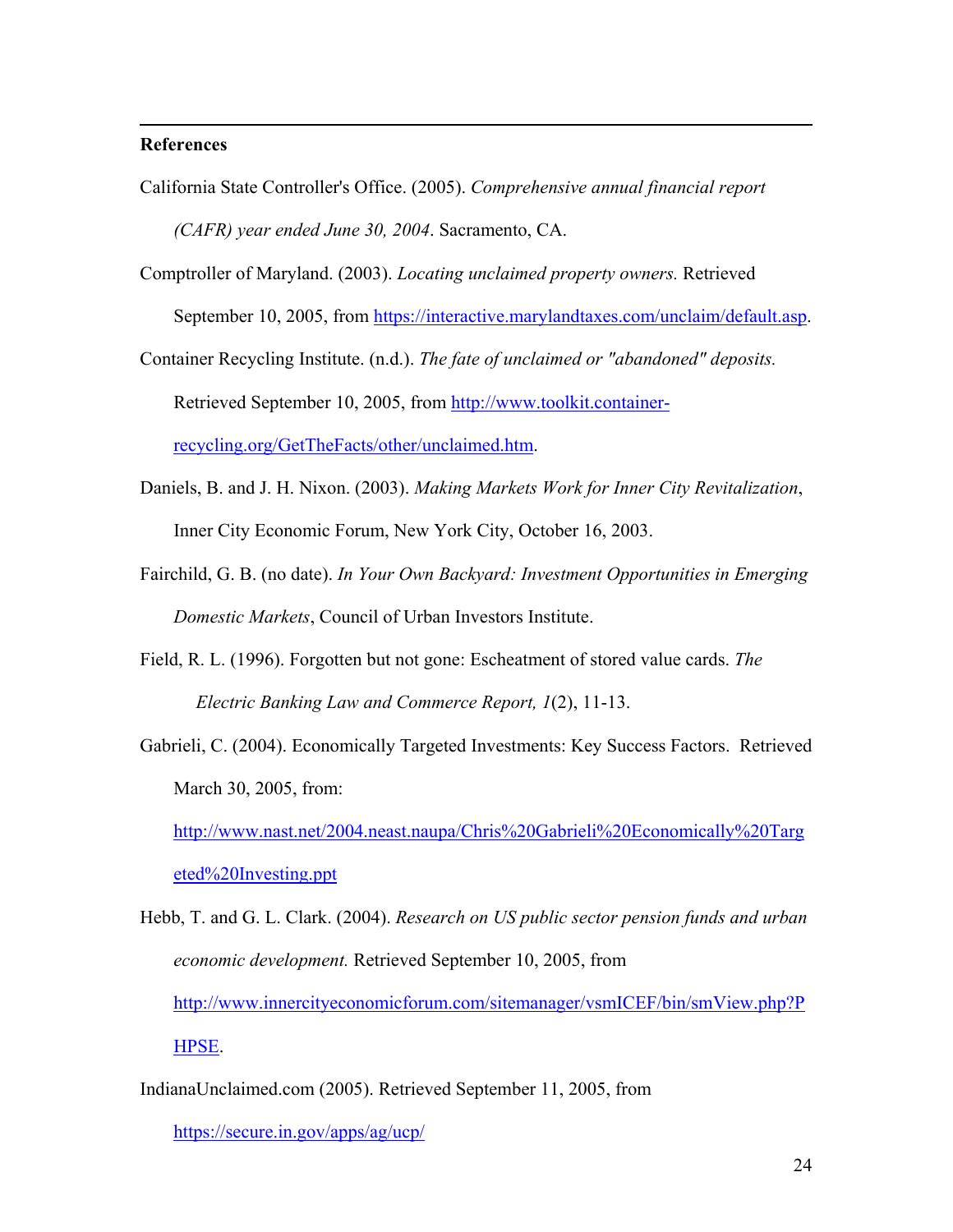Minnesota Department of Commerce. (2004). *Facts about unclaimed property.* Retrieved September 10, 2005, from http://www.state.mn.us/portal/mn/jsp/content.do?id=-536881373&subchannel=null&sc2=null&sc3=null&contentid=536884421&contentt ype=EDITORIAL&programid=536884474&agency=Commerce.

National Association of Unclaimed Property Administrators. (n.d.). *Compliance.*

Retrieved September 10, 2005, from

 $\overline{a}$ 

http://www.unclaimed.org/holders/compliance.asp?VisitorType=professional.

- North Carolina Department of the Treasurer. (2002). *Unclaimed property manual: A guide to the unclaimed property program in North Carolina.* Retrieved September 10, 2005, from https://www.treasurer.state.nc.us/NR/rdonlyres/FB21C278-1A69- 41E5-868F-884F44F3AF24/0/escman\_pdf.pdf.
- North Carolina Constitution. *Article IX, Section 10.*
- North Carolina General Assembly. (2005a). *Legislative Fiscal Note to Accompany Senate Bill 341.*
- North Carolina General Assembly. (2005b). Modern Escheat Investment Program, Senate Bill 341/S.L. 2005-252, 2005-2006 Cong.

North Carolina General Statutes. (n.d.). Escheats and Abandoned Property, G.S. 116B.

- North Carolina General Statutes. (2001a). Investments Authorized for General Fund and Highway Funds Assets, G.S. 147-69.1.
- North Carolina General Statutes. (2001b). North Carolina Global TransPark Authority: Powers of the Authority, G.S. 63A-4(a)(22).
- North Carolina General Statutes. (2001c). State Education Assistance Authority, G.S. 116-201.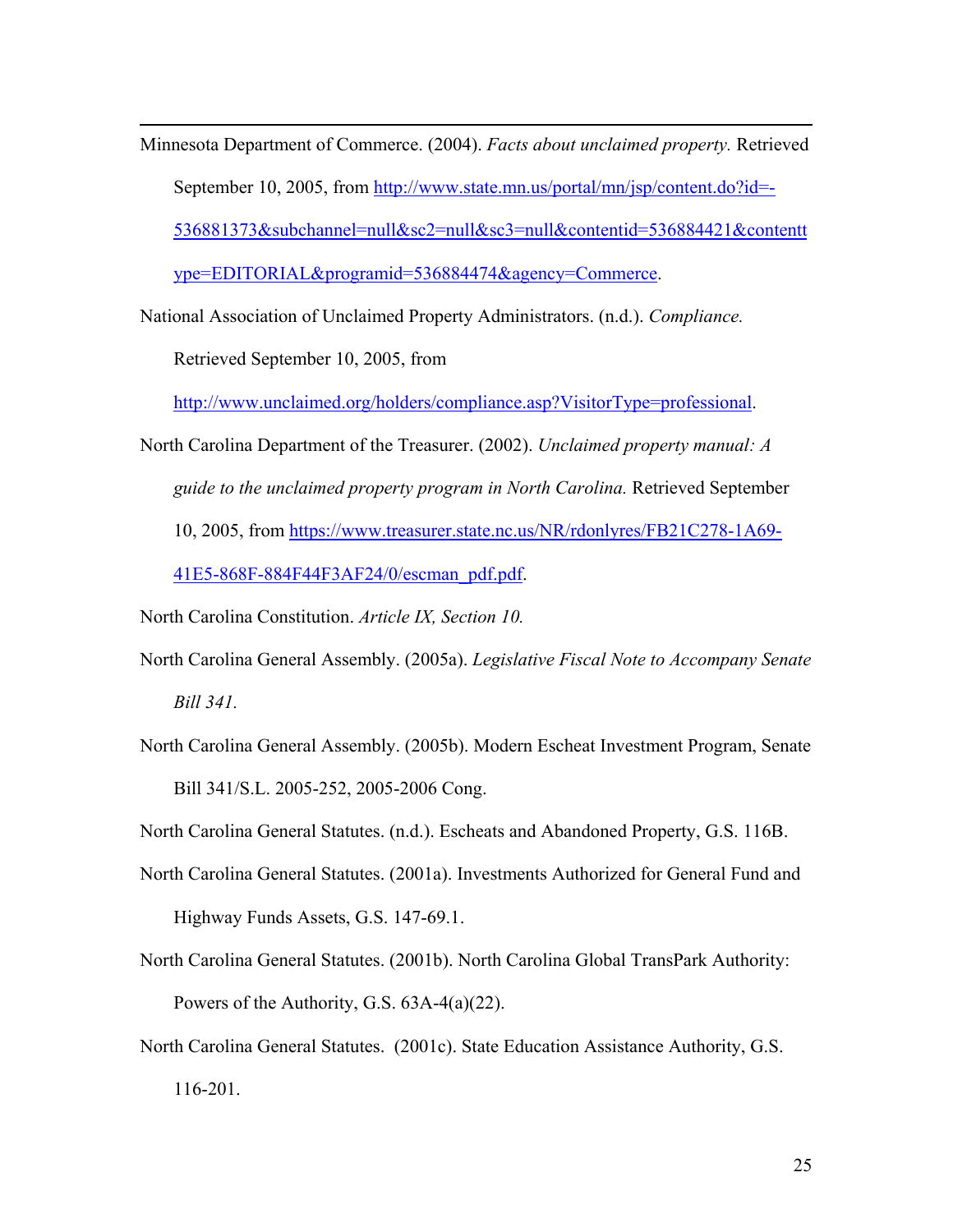Oregon Department of State Lands. (2004). *Unclaimed property FAQs.* Retrieved September 10, 2005, from http://statelands.dsl.state.or.us/upabout.htm.

 $\overline{a}$ 

Rhodes, K. (2003). *The venture adventure: The sharp rise and fall of venture capital was a wild ride for fifth district entrepreneurs and financiers*. Retrieved September 10, 2005, from

http://www.richmondfed.org/publications/economic\_research/region\_focus/fall\_200 3/feature2.cfm.

- Rice, D. (2004). State finds a golden cache; senate taps escheats fund to use in budget. *Winston-Salem Journal,* 27 June, p. 1.
- Sanders, J. (n.d.). *Our constitutions: A historical perspective.* Retrieved September 10, 2005, from http://statelibrary.dcr.state.nc.us/nc/stgovt/preconst.htm.
- Serkin, A. and S. Whitlow. (2005). *The state of North Carolina urban distressed communities* No. 2005-01. Prepared for the North Carolina Metropolitan Coalition. Chapel Hill: Center for Urban and Regional Studies.
- South Dakota Office of the State Treasurer. (2005). *Unclaimed property page.* Retrieved September 10, 2005, from

http://www.sdtreasurer.com/default.asp?page=unclaimed\_property\_page.

Testa, A. J., Jr. (2004). *Escheat: Financial statement considerations.* Retrieved September 10, 2005, from

http://www.nysscpa.org/cpajournal/2004/804/essentials/p50.htm.

Texas Comptroller of Public Accounts. (2003). *Unclaimed property fund hits \$1 billion.* Retrieved September 10, 2005, from

http://www.window.state.tx.us/news/31013up.html.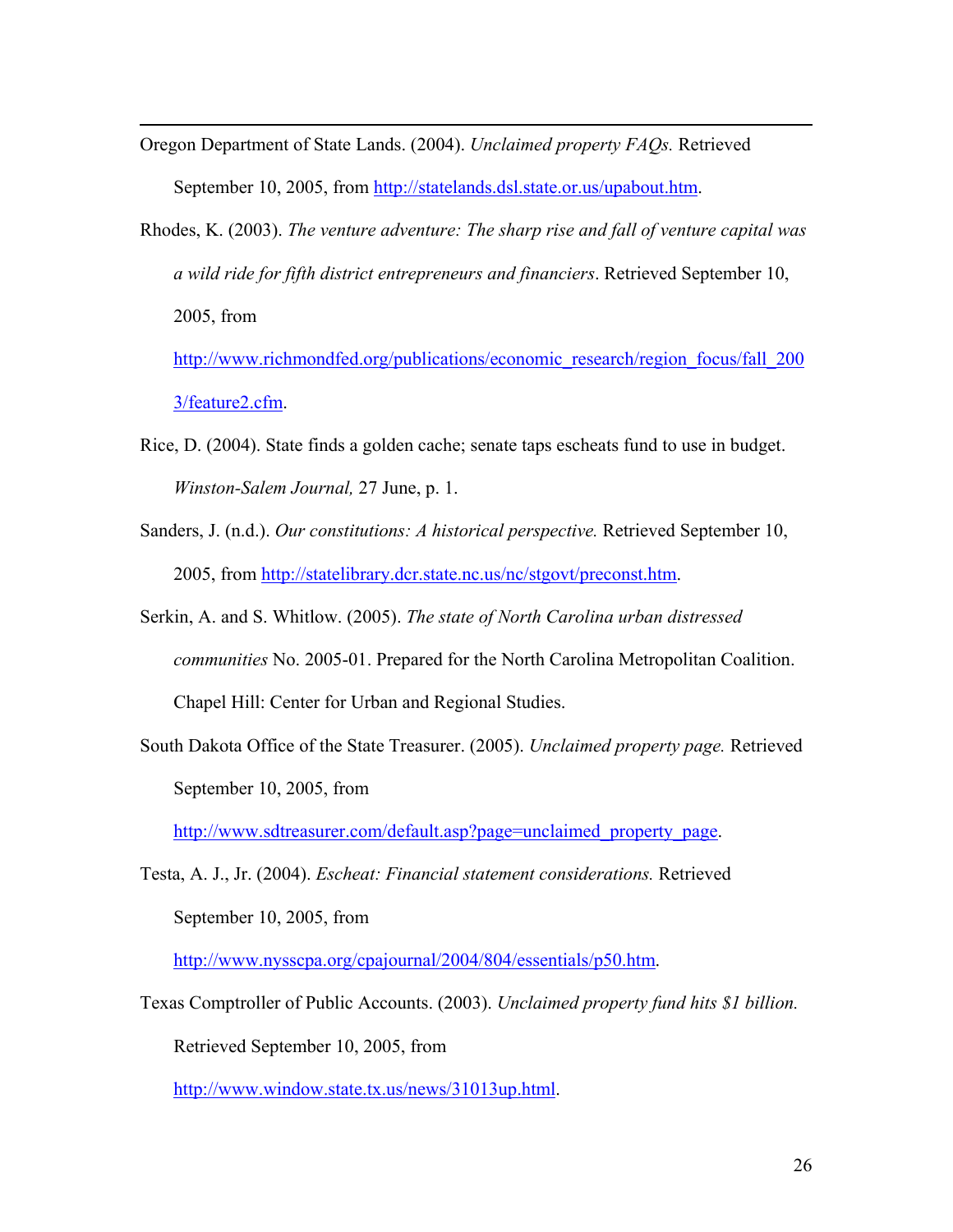- The Rural Center. (2002). *Manufacturing layoffs: Hard times for rural factories, workers and communities.* April 2002, Number 11. Raleigh, NC.
- U.S. Small Business Administration. (2004). *Small business profile: North Carolina*. Washington, DC: SBA, Office of Advocacy.

 $\overline{a}$ 

Weisbecker, L. (2005). *GTP loan repayments lagging.* Retrieved September 11, 2005, from

http://triangle.bizjournals.com/triangle/stories/2005/01/10/story7.html?t=printable.